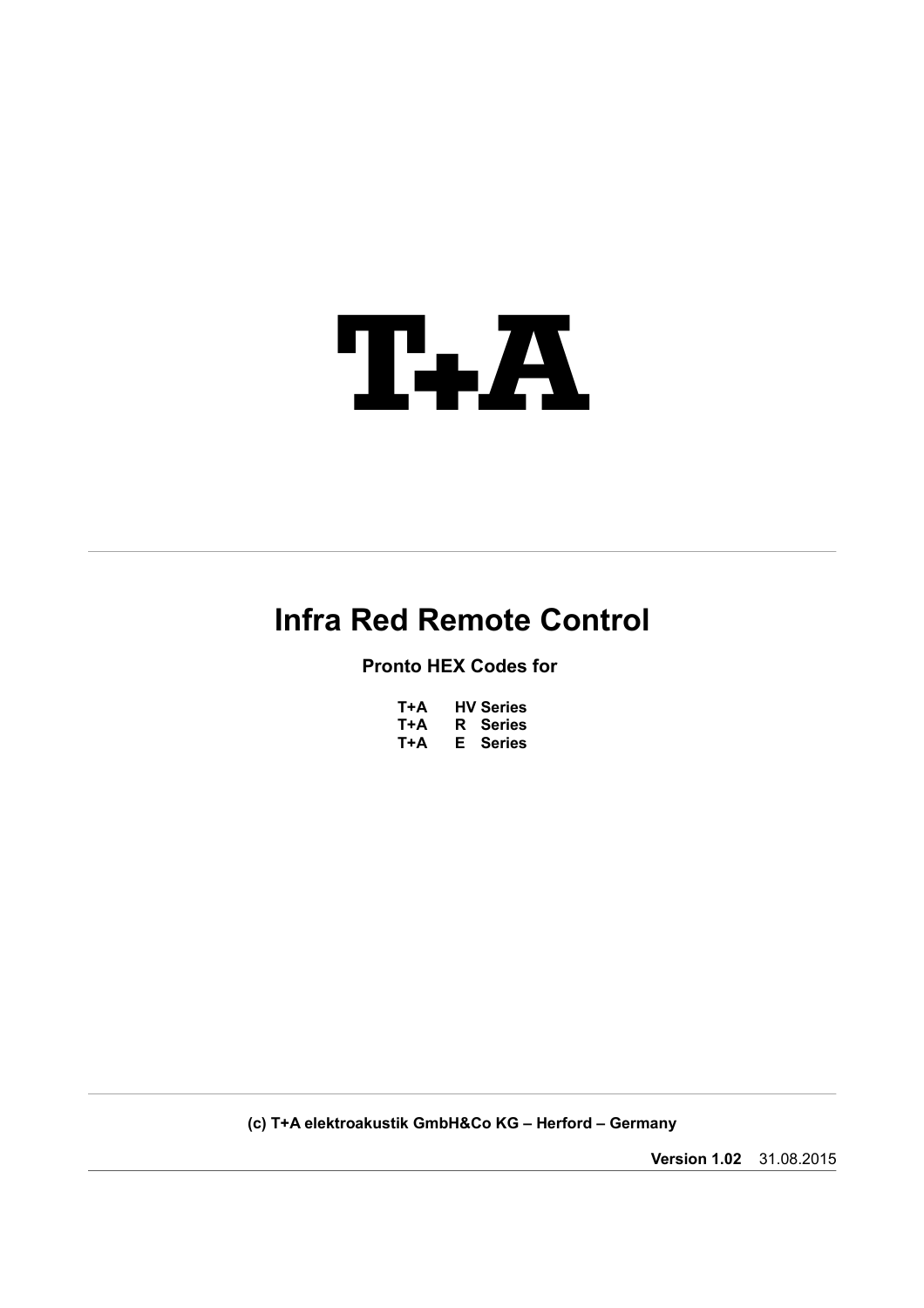# **Controlling T+A systems by IR**.

This document describes the control of single T+A devices and complete T+A systems with infra-red (IR) control commands.

## **General Information**

Each T+A device can be controlled by IR commands. T+A devices either have a IR sensor built in or alternatively offer the possibility to connect an (optional) external IR sensor. Please consult the user manual of the specific device for details.

The standard IR commands of the T+A remote control handsets are described in separate documents for each remote control model (F100, F100M, F3000, F3001). Additional to the standard IR remote commands there exist a number of additional **discrete commands** to achieve a deterministic system behaviour.

Example: instead of using the standard power ON/OFF IR command from the T+A remote control handset (which toggles the power state) it is advisable to use the discrete POWER\_ON and POWER\_OFF commands because these commands will set the system to a clearly defined state.

Standard and discrete commands can be combined. For example you can choose to use the discrete commands for power ON and OFF and use the standard toggle commands from the remote handset for speaker ON/OFF. Some of the standard toggle commands that might make sense in some applications are included in this document.

The discrete commands are given in this document in *Philips Pronto* **HEX** notation. The HEX codes can be directly used with the Philips *ProntoEdit* PC program to program Pronto devices. The codes from this document can be copied and pasted into the *ProntoEdit* program.

Many other manufacturers of Home Automation control systems or Universal Remote Controls support Pronto HEX codes or offer converter programs to convert Pronto HEX codes into their proprietary codes.

Note:

The T+A codes are proprietary modified BiPhase codes with a carrier frequency of 31.25 kHz and a BiPhase bit length of 512 us. The technical details of the T+A IR code are described in a separate document ( T+A RC, RCII and RCII-E Infrared Code). This document can be obtained from the T+A service department (e-eservice@ta-hifi.com).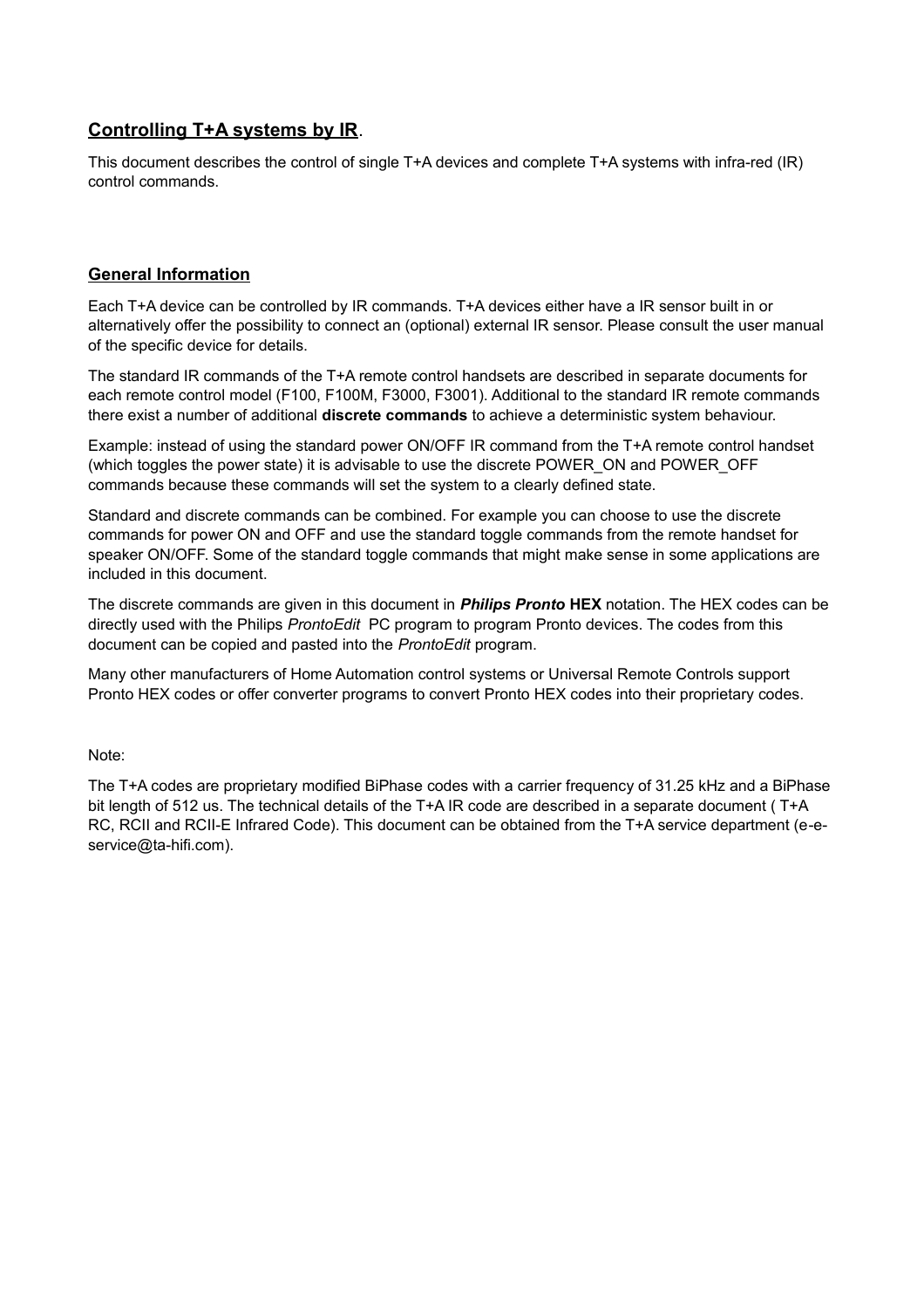# **Control of single T+A devices**

A single T+A device can be controlled by the IR commands directly. It will execute all commands defined for this device:

1.) The standard IR commands from the remote control handset (please refer to the user manual of the specific device)

2.) The discrete commands from this document. In the column "Models" of the code table it is defined for which models a specific command applies.

# **Control of a T+A system**

A T+A system consists of a SYSTEM MASTER - the device which contains the pre-amp function (i.e. PreAmp, IntegratedAmp, Receiver) and SLAVE devices. SLAVE devices can be source components (CD-Players, Streaming Clients, Tuners etc.), power amplifiers, active speakers, or other devices like Video Processors, Power Supplies etc. All devices of a T+A system are connected by SYSTEM BUS (E-Link, HV-Link, R-Link).

In a T+A system the MASTER device receives the IR signals and passes them to the other system devices. Source commands (like PLAY, STOP etc.) are routed to the currently active listening source. Other commands are routed automatically to the appropriate device in the system. Example: speaker ON/OFF commands to the Power Amp, ON/OFF commands to the Power Supply, picture format commands to the Video Processor etc.

To control a source device, please first select this device as listening source  $(\rightarrow$  see amplifier source select commands or sub device select commands). Selecting the device as listening source will establish the command routing via the T+A Link. Then send the control command to the source device.

# **Selecting Radio Stations (Internet Radio, FM, DAB)**

Stations can be selected using the standard NEXT and PREVIOUS commands which will select the stations in upwardly / downwardly order from the list of Favourite Stations (please first set up a Favourite Stations list like described in the user manual of the T+A component).

Stations can also be directly accessed by the number codes (0...9). Please first store the station as PRESET as described in the user manual of the device. To play a PRESET station, first select the appropriate source (FM-Radio, DAB-Radio, Streaming Client etc.) Then simply send the Preset\_Number (0...9) and the station will be played.

## **Volume Control**

To perform a single volume step, send 1 VOLUME\_UP or VOLUME\_DOWN command.

To increase / decrease the volume continuously send the VOLUME command repeatedly with a repeat rate of approx. 110ms (100...120 ms).

To set the volume to a specific volume use the VOLUME\_SET command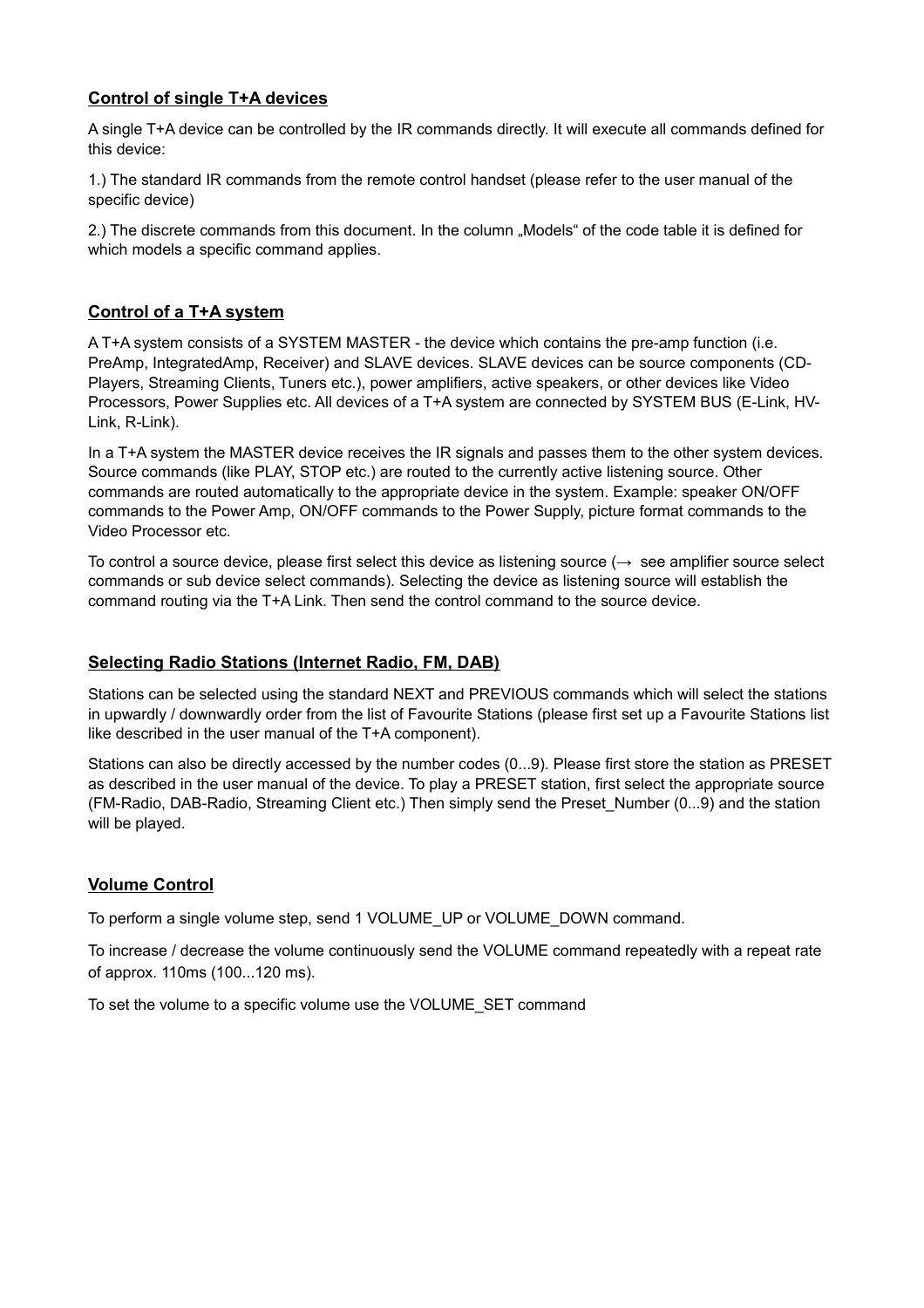## **Trouble Shooting**

#### **IR commands generally not working**

Check if the IR control works with the standard T+A IR remote control.

Not all T+A devices have a built in IR sensor. For some devices an external IR sensor is necessary. Please consult the User Manual of the device for details.

#### **Some IR commands not working**

IR control in general is possible but certain commands do not work. Some commands require a certain minimum firmware installed on the T+A devices. Please install the latest firmware available from:

[www.ta-hifi.com](http://www.ta-hifi.com/) → SUPPORT → FIRMWARE

If command does not work with latest firmware: Please send an e-mail to: e-service@ta-hifi.com

#### **Several devices of a T+A system react to IR commands at the same time**

In a T+A system consisting of more than one T+A device it is necessary to connect the Link-cables between all T+A devices.

In a T+A system the amplifier/pre-amplifier (=system master) will receive the IR commands and pass the commands on to the currently active listening source, the power-amps etc. (=slave devices).

The T+A Link System guarantees that

- only the active source device will respond to commands

- power amplifiers will react synchronously to commands (speaker states of all amps synchronized by the system master)

If more than one source device shall be IR controlled without having a T+A master device (amplifier/pre-amplifier) in the system it is necessary to use separate IR outputs from the control system coupled to the REMOTE CONTROL inputs of the T+A devices using IR couplers.

Note: IR coupler = IR receiver and IR transmitter installed in opaque box

If advice is needed, please send an e-mail to: e-service@ta-hifi.com

#### **Need a command not listed in this document?**

Please send an e-mail to: e-service@ta-hifi.com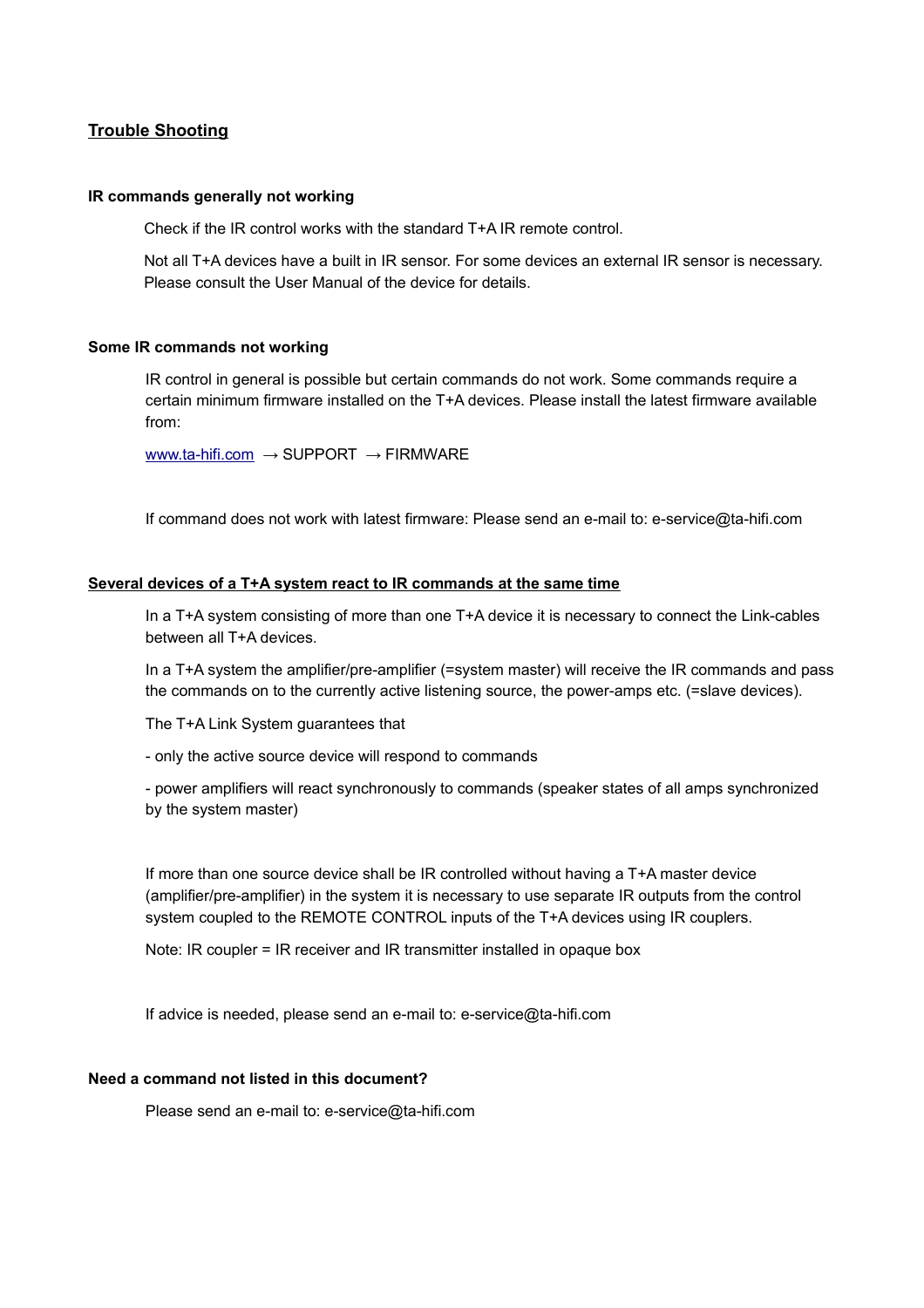|                 | <b>System Commands</b> |                                                                                                                               |     |               |     |                                                          |  |
|-----------------|------------------------|-------------------------------------------------------------------------------------------------------------------------------|-----|---------------|-----|----------------------------------------------------------|--|
|                 |                        |                                                                                                                               |     | <b>Models</b> |     |                                                          |  |
| <b>Function</b> | <b>Type</b>            | <b>Pronto HEX code</b>                                                                                                        | HV  | R             | E   | comment                                                  |  |
| <b>ON/OFF</b>   |                        | 0000 0084 0000 000a 0010 0050 0020 0010<br>0010 0010 0010 0010 0010 0010 0010 0010<br>0020 0020 0010 0010 0010 0010 0010 0cf7 | all | all           | all | Power Toggle                                             |  |
| <b>ON</b>       | D                      | 0000 0084 0000 0008 0010 0050 0020 0010<br>0020 0020 0020 0010 0010 0010 0010 0020<br>0020 0020 0010 0cf7                     | all | all           | all | System ON                                                |  |
| <b>OFF</b>      | D                      | 0000 0084 0000 0008 0010 0050 0030 0010<br>0020 0020 0010 0cf7                                                                | all | all           | all | <b>System OFF</b>                                        |  |
| <b>STANDBY</b>  | D                      | 0000 0084 0000 0008 0010 0050 0030 0010<br>  0010 0020 0020 0010 0010 0010 0010 0020  <br>0020 0020 0010 0cf7                 | all | all           | all | <b>System Standby</b><br>(not available for all devices) |  |

|                      | <b>Speaker Output Control</b> |                                                                                    |              |               |                             |         |  |
|----------------------|-------------------------------|------------------------------------------------------------------------------------|--------------|---------------|-----------------------------|---------|--|
|                      |                               |                                                                                    |              | <b>Models</b> |                             |         |  |
| <b>Function</b>      | Type                          | <b>Pronto HEX code</b>                                                             | HV           | R             | E                           | comment |  |
| <b>Speaker A</b>     |                               | 0000 0084 0000 000a 0010 0050 0020 0010<br>0010 0010 0010 0010 0010 0010 0010 0cf7 |              |               |                             |         |  |
| <b>Speaker A ON</b>  | D                             | 0000 0084 0000 0008 0010 0050 0030 0020<br>0020 0020 0010 0cf7                     | PA3000 A3000 | PA2000 PA2500 | PwrPlant,<br>Music Receiver |         |  |
| <b>Speaker A OFF</b> | D                             | 0000 0084 0000 0009 0010 0050 0020 0010<br>0010 0010 0020 0020 0010 0cf7           |              |               |                             |         |  |
| Speaker B ON/OFF     | Т                             | 0000 0084 0000 000a 0010 0050 0030 0010<br>0010 0010 0010 0010 0010 0010 0010 0cf7 | PA3000 A3000 | PA2500        | n.a.                        |         |  |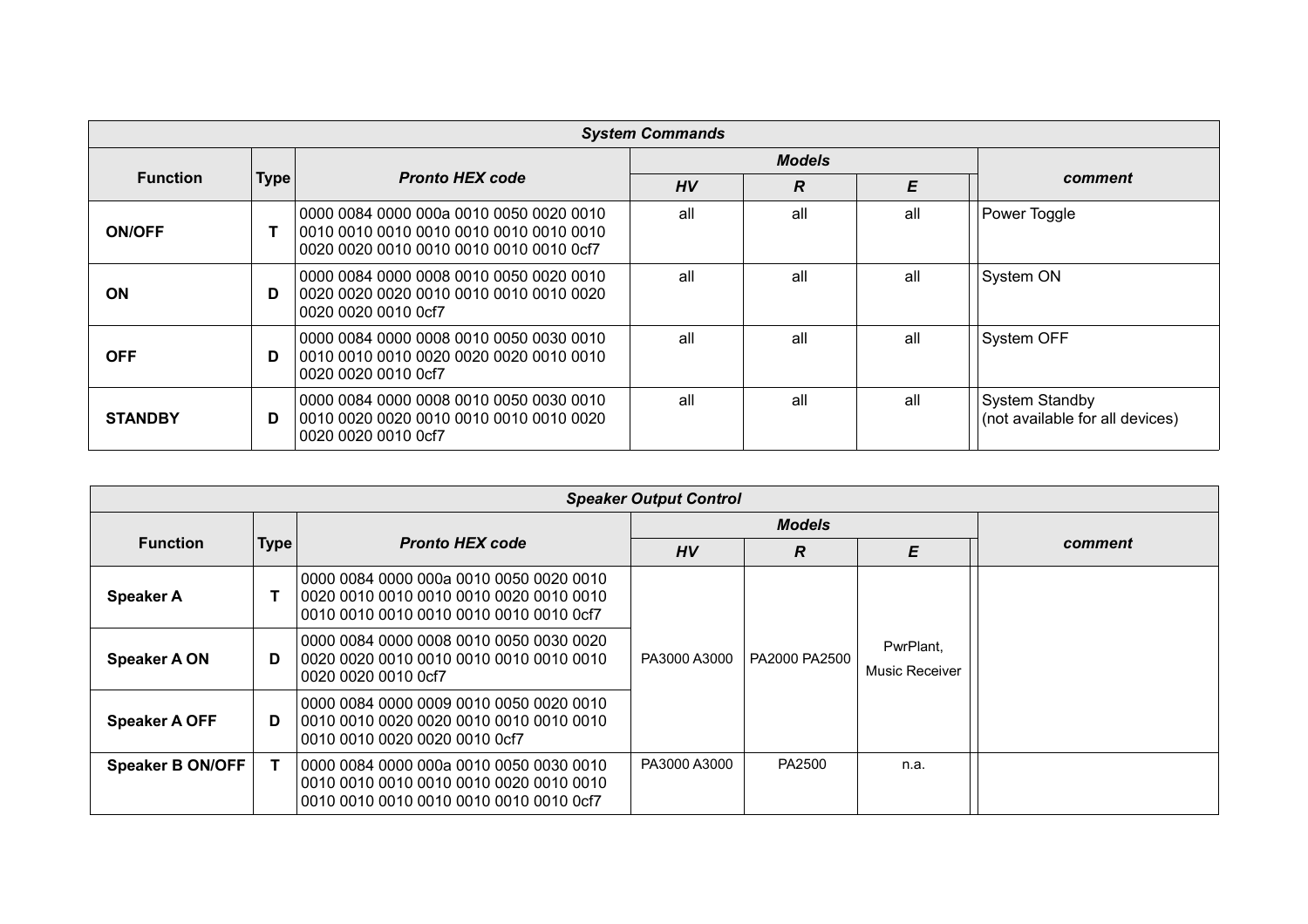|                                            | <b>Speaker Output Control</b> |                                                                                                                     |              |                  |                   |                                                                                                                        |  |  |
|--------------------------------------------|-------------------------------|---------------------------------------------------------------------------------------------------------------------|--------------|------------------|-------------------|------------------------------------------------------------------------------------------------------------------------|--|--|
|                                            |                               |                                                                                                                     |              | <b>Models</b>    |                   |                                                                                                                        |  |  |
| <b>Function</b>                            | <b>Type</b>                   | <b>Pronto HEX code</b>                                                                                              | HV           | $\boldsymbol{R}$ | $\pmb{E}$         | comment                                                                                                                |  |  |
| <b>Speaker B ON</b>                        | D                             | 0000 0084 0000 0009 0010 0050 0020 0010<br>0010 0010 0020 0020 0010 0cf7                                            |              |                  |                   |                                                                                                                        |  |  |
| <b>Speaker B OFF</b>                       | D                             | 0000 0084 0000 0009 0010 0050 0030 0010<br>0010 0010 0020 0020 0010 0cf7                                            |              |                  |                   |                                                                                                                        |  |  |
| <b>Speaker CON</b>                         | D                             | 0000 0084 0000 0008 0010 0050 0030 0020<br>0020 0020 0010 0cf7                                                      |              |                  | n.a.              | Zone 3                                                                                                                 |  |  |
| <b>Speaker C OFF</b>                       | D                             | 0000 0084 0000 0009 0010 0050 0020 0010<br>0010 0010 0020 0020 0010 0cf7                                            | n.a.         |                  | n.a.              |                                                                                                                        |  |  |
| <b>Speaker D ON</b>                        | D                             | 0000 0084 0000 0009 0010 0050 0020 0010<br>0010 0010 0020 0020 0010 0cf7                                            |              | n.a.             | n.a.              | Zone 4                                                                                                                 |  |  |
| <b>Speaker D OFF</b>                       | D                             | 0000 0084 0000 0009 0010 0050 0030 0010<br>0010 0010 0020 0020 0010 0cf7                                            | n.a.         |                  |                   |                                                                                                                        |  |  |
| <b>Speaker</b>                             | C                             | 0000 0084 0000 0009 0010 0050 0020 0010<br>0020 0020 0010 0010 0020 0010 0010 0020<br>0010 0010 0010 0010 0010 0cf7 | PA3000 A3000 | PA2500           | Music<br>Receiver | Yellow speaker button on remote.<br>Cycle through speaker states:<br>$A \rightarrow B \rightarrow A+B \rightarrow OFF$ |  |  |
| <b>Muting</b><br>All Speaker OFF<br>(0x2E) | D                             | 0000 0084 0000 0009 0010 0050 0030 0020<br>0010 0010 0010 0010 0010 0cf7                                            | PA3000 A3000 | PA2000<br>PA2500 | n.a.              |                                                                                                                        |  |  |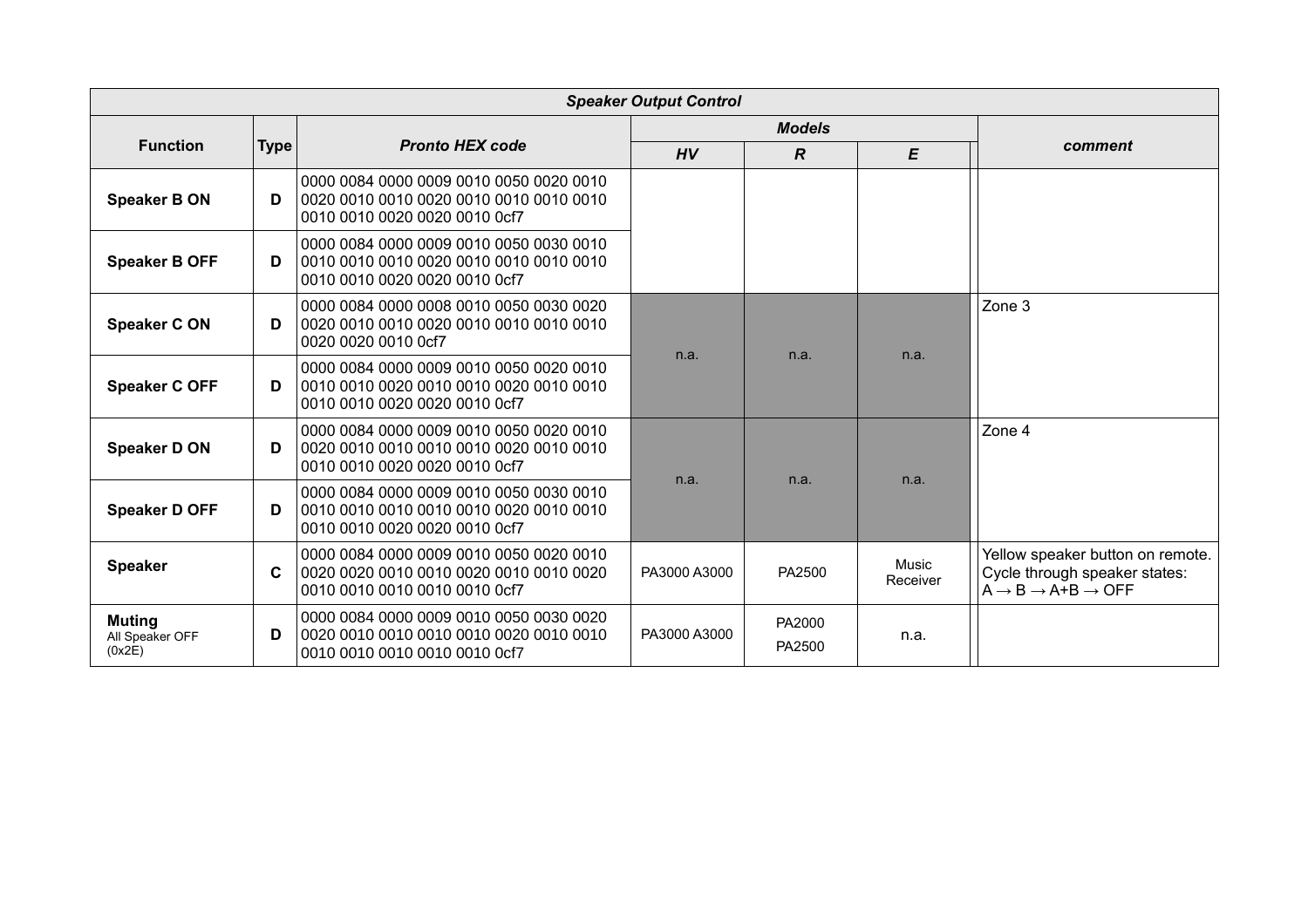|                        | <b>PreAmp Control</b> |                                                                                                                                            |        |                |                  |                      |  |  |
|------------------------|-----------------------|--------------------------------------------------------------------------------------------------------------------------------------------|--------|----------------|------------------|----------------------|--|--|
|                        |                       |                                                                                                                                            |        | <b>Models</b>  |                  |                      |  |  |
| <b>Function</b>        | <b>Type</b>           | <b>Pronto HEX code</b>                                                                                                                     | HV     | $\overline{R}$ | E                | comment              |  |  |
| <b>VOLUME +</b>        | $\mathsf{R}$          | 0000 0084 0000 000b 0010 0050 0020 0010<br>0010 0010 0010 0010 0010 0010 0010 0010<br>0010 0010 0010 0010 0010 0010 0010 0010<br>0010 0cf7 | PA3000 | PA2000         | Music Receiver   | Main Volume (Zone 1) |  |  |
| <b>VOLUME -</b>        | R.                    | 0000 0084 0000 000a 0010 0050 0030 0020<br>0010 0010 0010 0010 0010 0010 0010 0010<br>0010 0010 0010 0010 0010 0010 0010 0cf7              | P3000  | PA2500         | Music Player (1) |                      |  |  |
| <b>VOLUME Zone 2 +</b> | R                     | 0000 0084 0000 0009 0010 0050 0020 0010<br>0010 0010 0020 0010 0010 0010 0010 0020<br>0010 0010 0020 0020 0010 0cf7                        |        |                |                  |                      |  |  |
| <b>VOLUME Zone 2 -</b> | R.                    | 0000 0084 0000 0008 0010 0050 0030 0020<br>0020 0020 0010 0cf7                                                                             |        |                |                  |                      |  |  |
| <b>VOLUME Zone 3 +</b> | R.                    | 0000 0084 0000 0008 0010 0050 0030 0020<br>0010 0010 0020 0010 0010 0020 0020 0010<br>0010 0020 0010 0cf7                                  |        |                |                  |                      |  |  |
| <b>VOLUME Zone 3 -</b> | R.                    | 0000 0084 0000 0009 0010 0050 0030 0020<br>0010 0010 0010 0020 0010 0cf7                                                                   | n.a.   | n.a.           | n.a.             |                      |  |  |
| <b>VOLUME Zone 4 +</b> | R.                    | 0000 0084 0000 0008 0010 0050 0030 0020<br>0020 0020 0010 0010 0010 0010 0020 0010<br>0010 0020 0010 0cf7                                  |        |                |                  |                      |  |  |
| <b>VOLUME Zone 4 -</b> | R.                    | 0000 0084 0000 0008 0010 0050 0030 0020<br>0010 0020 0010 0cf7                                                                             |        |                |                  |                      |  |  |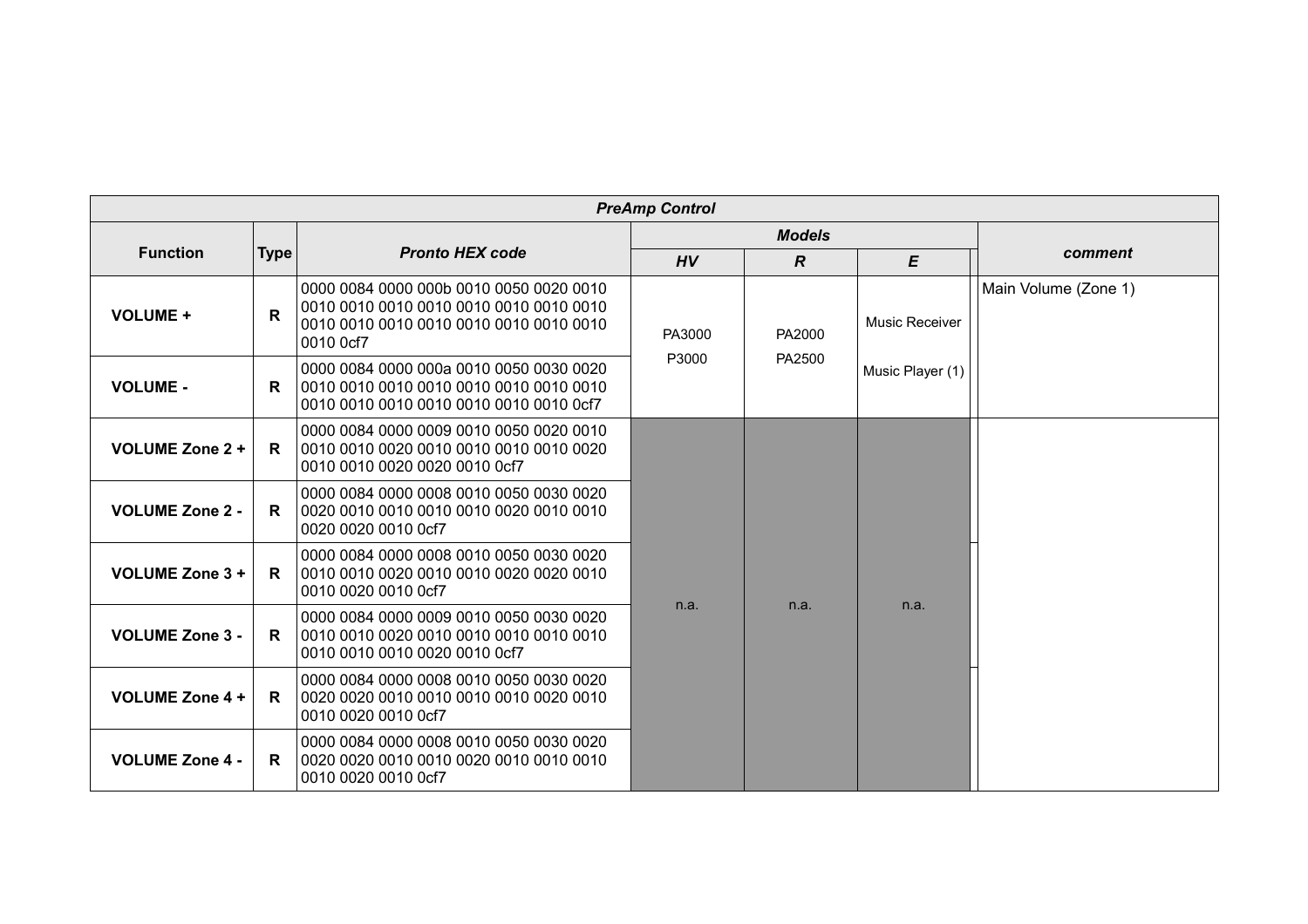|                      | <b>PreAmp Control</b> |                                                                                                                     |                     |                  |                                           |                            |  |  |
|----------------------|-----------------------|---------------------------------------------------------------------------------------------------------------------|---------------------|------------------|-------------------------------------------|----------------------------|--|--|
|                      |                       |                                                                                                                     |                     | <b>Models</b>    |                                           |                            |  |  |
| <b>Function</b>      | Type                  | <b>Pronto HEX code</b>                                                                                              | HV                  | $\overline{R}$   | E                                         | comment                    |  |  |
| <b>BALANCE L</b>     | R.                    | 0000 0084 0000 000a 0010 0050 0030 0010<br>0010 0010 0010 0010 0010 0010 0010 0cf7                                  | PA3000              | PA2000           | <b>Music Receiver</b>                     |                            |  |  |
| <b>BALANCE R</b>     | $\mathsf{R}$          | 0000 0084 0000 000a 0010 0050 0020 0010<br>0010 0010 0010 0010 0010 0010 0010 0cf7                                  | P3000               | PA2500           | Music Player (1)                          |                            |  |  |
| <b>BALANCE FRONT</b> | R.                    | 0000 0084 0000 0009 0010 0050 0030 0020<br>0010 0010 0010 0010 0010 0010 0010 0010<br>0020 0010 0010 0020 0010 0cf7 |                     |                  |                                           |                            |  |  |
| <b>BALANCE REAR</b>  | R                     | 0000 0084 0000 0009 0010 0050 0030 0020<br>0010 0010 0010 0010 0010 0010 0020 0010<br>0010 0010 0010 0020 0010 0cf7 | n.a.                | n.a.             | n.a.                                      |                            |  |  |
| <b>TONE Control</b>  | T                     | 0000 0084 0000 0009 0010 0050 0030 0020<br>0010 0010 0010 0010 0010 0cf7                                            |                     |                  |                                           | (open/close ToneCTRL Menu) |  |  |
| <b>LOUDNESS ON</b>   | D                     | 0000 0084 0000 0007 0010 0050 0030 0010<br>0010 0cf7                                                                | PA3000 (2)<br>P3000 | PA2000<br>PA2500 | <b>Music Receiver</b><br>Music Player (1) |                            |  |  |
| <b>LOUDNESS OFF</b>  | D                     | 0000 0084 0000 0007 0010 0050 0020 0010<br>0020 0020 0020 0020 0020 0020 0020 0020<br>0010 0cf7                     |                     |                  |                                           |                            |  |  |
| <b>TONE ON</b>       | D                     | 0000 0084 0000 0009 0010 0050 0020 0010<br>0010 0020 0020 0020 0010 0cf7                                            | PA3000 (2)          | PA2000           | <b>Music Receiver</b>                     |                            |  |  |
| <b>TONE OFF</b>      | D                     | 0000 0084 0000 0008 0010 0050 0030 0010<br>0010 0010 0010 0020 0020 0010 0010 0020<br>0020 0020 0010 0cf7           | P3000               | PA2500           | Music Player (1)                          |                            |  |  |
| <b>Bass Up</b>       | D                     | 0000 0084 0000 0008 0010 0050 0030 0020<br>0010 0010 0010 0010 0020 0020 0020 0010<br>0010 0020 0010 0cf7           |                     |                  |                                           |                            |  |  |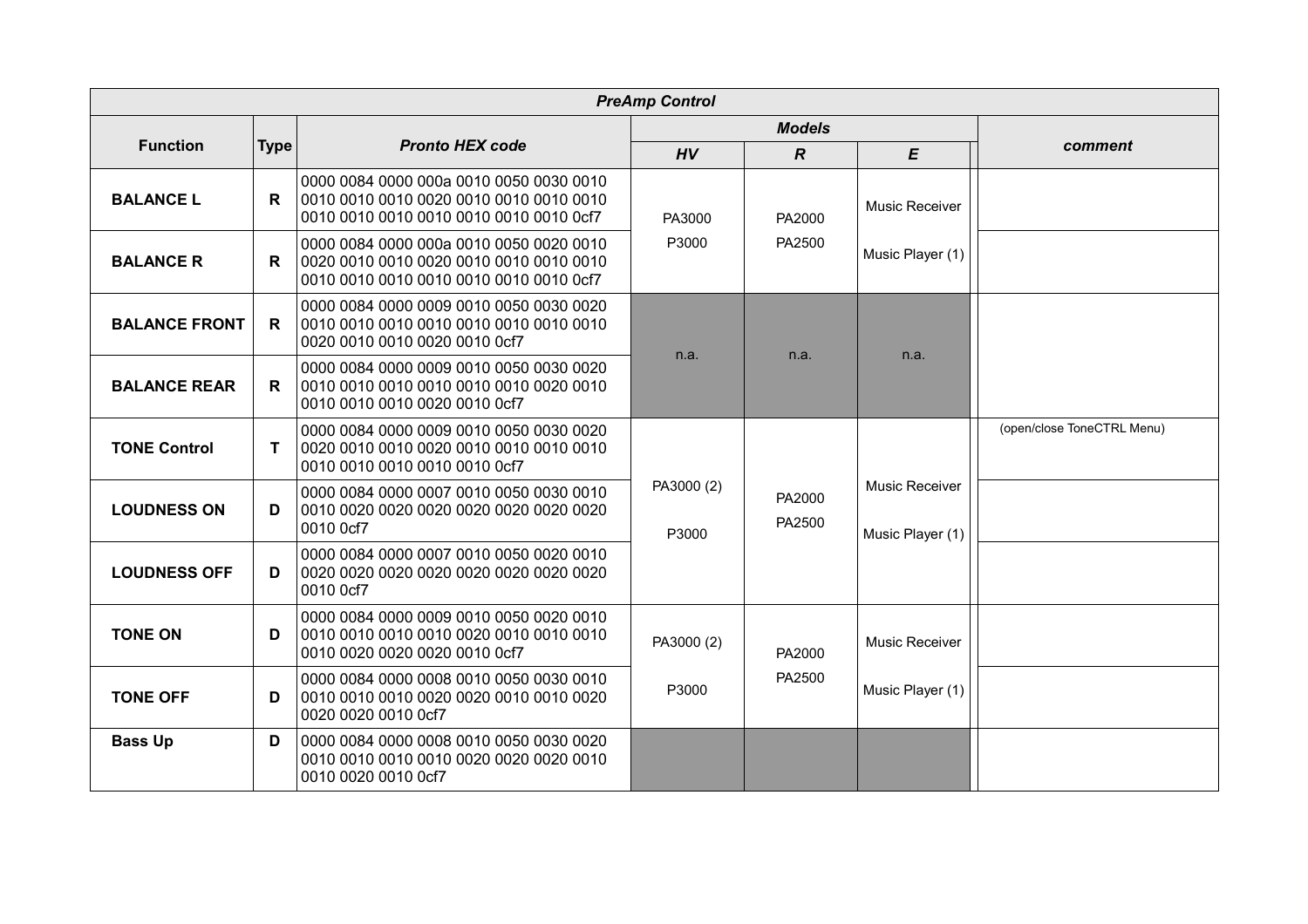|                     |             |                                                                                                                               | <b>PreAmp Control</b> |                  |                             |                                                                                |
|---------------------|-------------|-------------------------------------------------------------------------------------------------------------------------------|-----------------------|------------------|-----------------------------|--------------------------------------------------------------------------------|
|                     |             |                                                                                                                               |                       | <b>Models</b>    |                             |                                                                                |
| <b>Function</b>     | <b>Type</b> | <b>Pronto HEX code</b>                                                                                                        | HV                    | $\boldsymbol{R}$ | E                           | comment                                                                        |
| <b>Bass Down</b>    | D           | 0000 0084 0000 0009 0010 0050 0030 0020<br>0010 0010 0010 0020 0010 0cf7                                                      |                       |                  |                             |                                                                                |
| <b>Treble Up</b>    | D           | 0000 0084 0000 0008 0010 0050 0030 0020<br>0010 0010 0020 0020 0010 0010 0020 0010<br>0010 0020 0010 0cf7                     |                       |                  |                             |                                                                                |
| <b>Treble Down</b>  | D           | 0000 0084 0000 0008 0010 0050 0030 0020<br>0010 0020 0010 0cf7                                                                |                       |                  |                             |                                                                                |
| <b>MODE</b> (green) |             | 0000 0084 0000 0009 0010 0050 0030 0010<br>0010 0020 0020 0010 0010 0010 0010 0020<br>0010 0010 0010 0010 0010 0cf7           | MP3000                |                  |                             | = (green) MODE button on F100,<br>FM100 remote<br>see User Manual for details. |
| <b>PRE ON/OFF</b>   | T           | 0000 0084 0000 000a 0010 0050 0020 0010<br>0010 0010 0020 0010 0010 0010 0010 0020<br>0010 0010 0010 0010 0010 0010 0010 0cf7 |                       |                  |                             |                                                                                |
| PRE1 ON             | D           | 0000 0084 0000 0007 0010 0050 0030 0020<br>0010 0cf7                                                                          | PA3000 P3000          | PA2000 PA2500    | PwrPlant,<br>Music Receiver |                                                                                |
| PRE1 OFF            | D           | 0000 0084 0000 0009 0010 0050 0020 0010<br>0010 0020 0020 0020 0010 0cf7                                                      |                       |                  |                             |                                                                                |
| PRE2 ON             | D           | 0000 0084 0000 0009 0010 0050 0020 0010<br>0010 0010 0020 0020 0010 0cf7                                                      |                       |                  |                             |                                                                                |
| <b>PRE2 OFF</b>     | D           | 0000 0084 0000 0008 0010 0050 0020 0010<br>0020 0020 0010 0cf7                                                                | n.a.                  | n.a.             | n.a.                        |                                                                                |
| Notes:              |             | (1) optional Pre-Amplifier module for MusicPlayer / MusicPlayer Balanced required                                             |                       |                  |                             |                                                                                |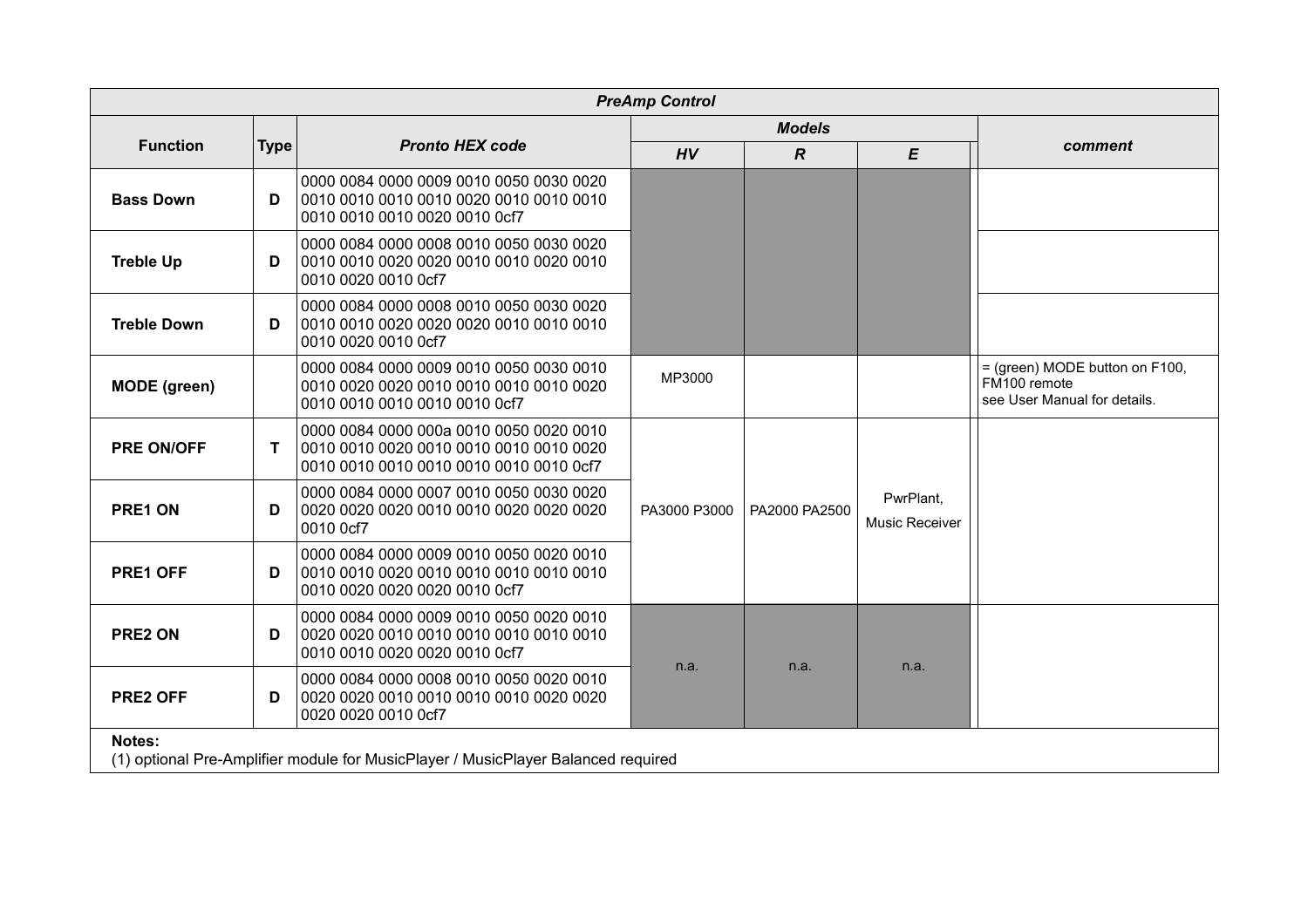| <b>PreAmp Control - direct commands</b> |                |                  |                                                                                                                                                                                                                                                                                                                                                                                                                                                                                                                                                                                                                                                                                                                                  |                                                              |                                                                 |      |                 |                                                                                      |
|-----------------------------------------|----------------|------------------|----------------------------------------------------------------------------------------------------------------------------------------------------------------------------------------------------------------------------------------------------------------------------------------------------------------------------------------------------------------------------------------------------------------------------------------------------------------------------------------------------------------------------------------------------------------------------------------------------------------------------------------------------------------------------------------------------------------------------------|--------------------------------------------------------------|-----------------------------------------------------------------|------|-----------------|--------------------------------------------------------------------------------------|
|                                         |                |                  |                                                                                                                                                                                                                                                                                                                                                                                                                                                                                                                                                                                                                                                                                                                                  |                                                              | <b>Models</b>                                                   |      |                 |                                                                                      |
| <b>Function</b>                         | <b>Type</b>    | <b>Parameter</b> | <b>Pronto HEX code</b>                                                                                                                                                                                                                                                                                                                                                                                                                                                                                                                                                                                                                                                                                                           | HV                                                           | $\overline{R}$                                                  | E    |                 | comment                                                                              |
| <b>Set Volume</b><br>0x010A             | D              | $\mathbf{2}$     | 0000 0084 0000 000A 0010 0050 0010 0010<br>0010 0010 0010 00100010 0010 0010 0CF7                                                                                                                                                                                                                                                                                                                                                                                                                                                                                                                                                                                                                                                | PA3000<br>P3000<br>$max$ volume =70<br>$firmware \geq V1.20$ | PA2000<br>PA2500<br>$max$ volume = $60$<br>$firmware \ge V1.20$ | n.a. | value.<br>Note: | Set volume to an absolute<br>For safety reasons the max.<br>volume level is limited. |
| <b>Notes:</b><br>Example:               | Parameter "2". |                  | The direct commands must be followed by a specified number of parameter bytes given in column "Parameter".<br>The pause between each IR command or parameter should be < 200ms.<br>The parameter IR codes are given in table "Parameter codes for direct commands".<br>If a transmission error occurs or if the value is outside the defined range the command will be ignored.<br>For these commands minimum firmware requirements must be met.<br>Please upgrade the firmware of the T+A device if necessary.<br>To set the volume to a level of 32 transmit the IR code "Set Volume" followed by IR code for Parameter "3" followed by by IR code for<br>The pause between each of the 3 IR codes must be shorter than 200ms. |                                                              |                                                                 |      |                 |                                                                                      |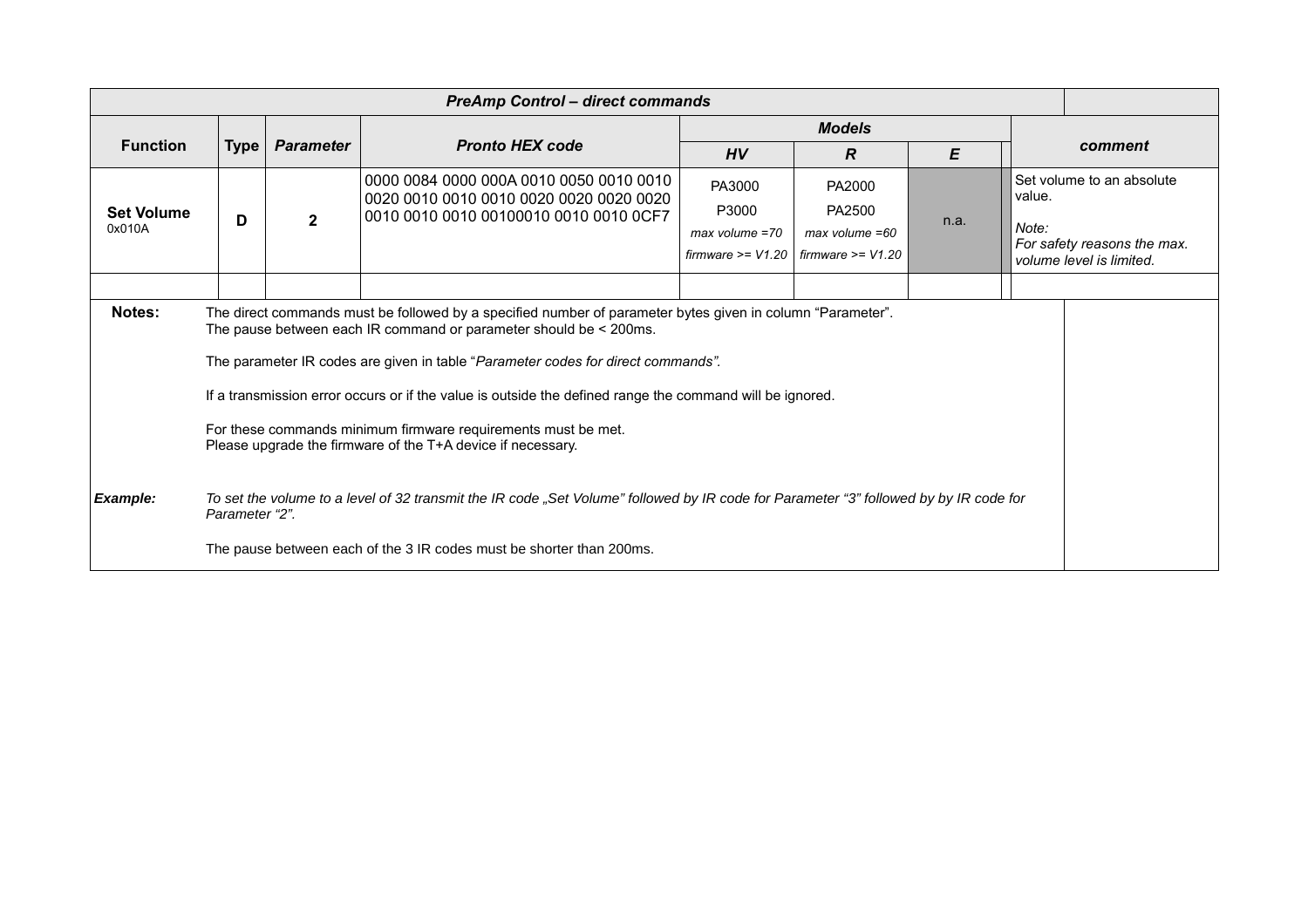|                      | <b>Parameter codes for direct commands</b> |                                                                                                                                                   |              |                  |           |         |  |  |
|----------------------|--------------------------------------------|---------------------------------------------------------------------------------------------------------------------------------------------------|--------------|------------------|-----------|---------|--|--|
|                      |                                            |                                                                                                                                                   |              | <b>Models</b>    |           |         |  |  |
| <b>Function</b>      | <b>Type</b>                                | <b>Pronto HEX code</b>                                                                                                                            | HV           | $\boldsymbol{R}$ | $\pmb{E}$ | comment |  |  |
| <b>Parameter "0"</b> | P                                          | 0000 0084 0000 000C 0010 0050 0010 0010 0020 0010<br>0010 0010 0010 0010 0010 0010 0010 0010 0010 0010<br>0010 0010 0010 0010 0010 0010 0010 0CF7 |              |                  |           |         |  |  |
| Parameter "1"        | P                                          | 0000 0084 0000 000B 0010 0050 0010 0010 0020 0010<br>0010 0010 0010 0010 0010 0010 0010 0010 0020 0020<br>0010 0010 0010 0010 0010 0CF7           |              |                  |           |         |  |  |
| <b>Parameter "2"</b> | P                                          | 0000 0084 0000 000B 0010 0050 0010 0010 0020 0010<br>0010 0010 0010 0010 0010 0CF7                                                                |              |                  |           |         |  |  |
| <b>Parameter "3"</b> | P                                          | 0000 0084 0000 000B 0010 0050 0010 0010 0020 0010<br>0010 0010 0010 0010 0010 0010 0020 0010 0010 0020<br>0010 0010 0010 0010 0010 0CF7           |              |                  |           |         |  |  |
| <b>Parameter "4"</b> | P                                          | 0000 0084 0000 000B 0010 0050 0010 0010 0020 0010<br>0010 0010 0010 0010 0010 0CF7                                                                | PA3000 P3000 | PA2000           |           |         |  |  |
| Parameter "5"        | P                                          | 0000 0084 0000 000A 0010 0050 0010 0010 0020 0010<br>0010 0010 0010 0CF7                                                                          |              | PA2500           |           | n.a.    |  |  |
| Parameter "6"        | P                                          | 0000 0084 0000 000B 0010 0050 0010 0010 0020 0010<br>0010 0010 0010 0010 0020 0010 0010 0020 0010 0010<br>0010 0010 0010 0010 0010 0CF7           |              |                  |           |         |  |  |
| <b>Parameter "7"</b> | P                                          | 0000 0084 0000 000B 0010 0050 0010 0010 0020 0010<br>0010 0010 0010 0010 0010 0CF7                                                                |              |                  |           |         |  |  |
| Parameter "8"        | P                                          | 0000 0084 0000 000B 0010 0050 0010 0010 0020 0010<br>0010 0010 0010 0010 0010 0CF7                                                                |              |                  |           |         |  |  |
| Parameter "9"        | P                                          | 0000 0084 0000 000A 0010 0050 0010 0010 0020 0010<br>0010 0010 0010 0CF7                                                                          |              |                  |           |         |  |  |
| Notes:               |                                            |                                                                                                                                                   |              |                  |           |         |  |  |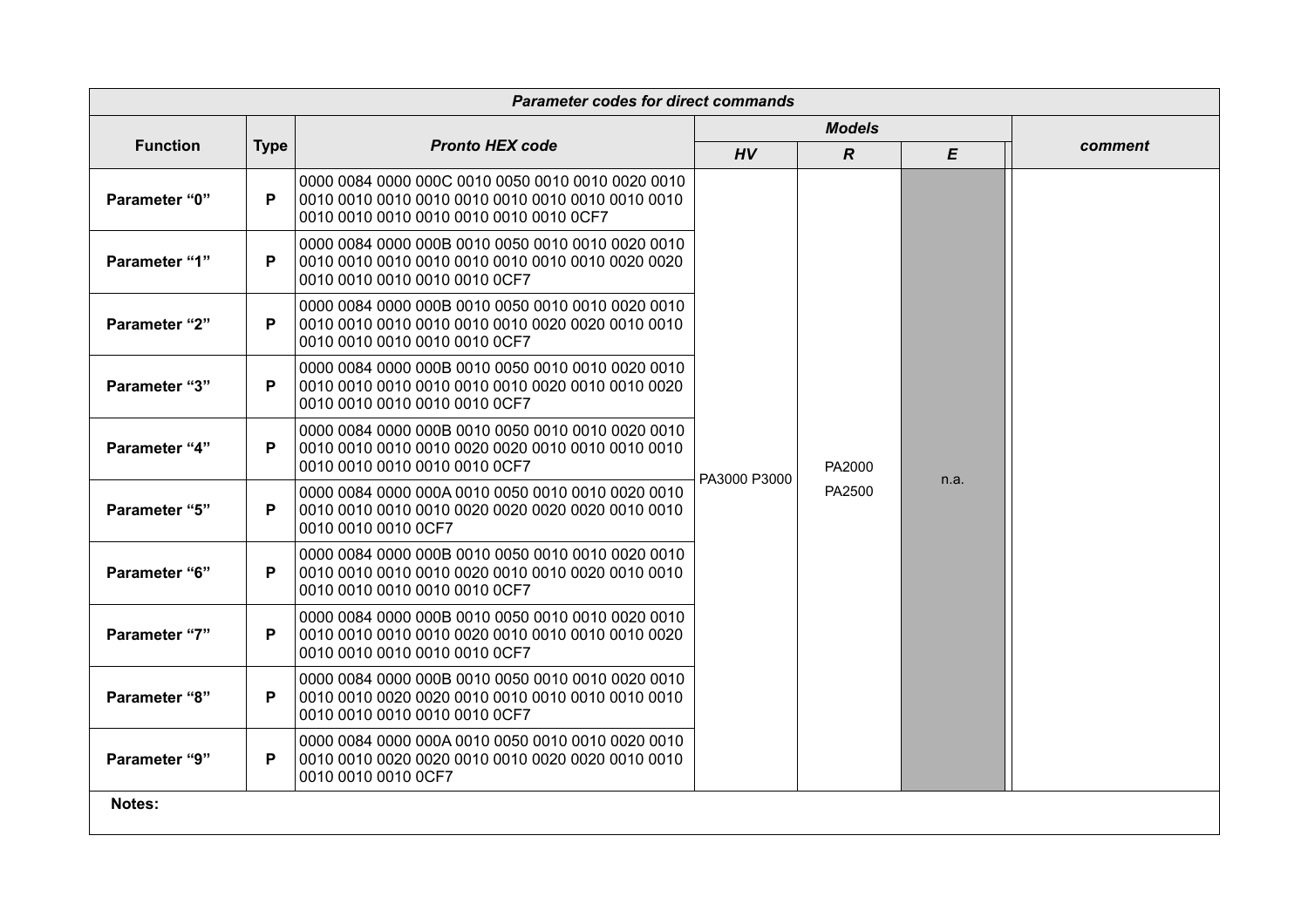|                                              |             |                                                                                                                      | <b>Input selection R series Amplifiers</b> |                                                                                                                              |
|----------------------------------------------|-------------|----------------------------------------------------------------------------------------------------------------------|--------------------------------------------|------------------------------------------------------------------------------------------------------------------------------|
|                                              |             |                                                                                                                      | <b>Models</b>                              |                                                                                                                              |
| <b>Function</b>                              | <b>Type</b> | <b>Pronto HEX code</b>                                                                                               | $\boldsymbol{R}$                           | comment                                                                                                                      |
| IN1<br>0x6A                                  | D           | 0000 0084 0000 0007 0010 0050 0030 0020<br>0010 0cf7                                                                 |                                            | 1 <sup>st</sup> command selects Input 1 (MP2000R)<br>Following commands cycle through inputs<br>of MP2000R (see user manual) |
| IN <sub>2</sub><br>0x45                      | D           | 0000 0084 0000 0008 0010 0050 0020 0010<br>0020 0020 0010 0cf7                                                       |                                            |                                                                                                                              |
| IN <sub>3</sub><br>0x5E                      | D           | 0000 0084 0000 0009 0010 0050 0020 0010<br>0020 0010 0010 0010 0010 0010 0010 0020<br>0010 0010 0020 0020 0010 0cf7  | PA2000 PA2500                              |                                                                                                                              |
| IN4<br>0x59                                  | D           | 0000 0084 0000 0008 0010 0050 0020 0010<br>0020 0020 0010 0cf7                                                       | (1), (2)                                   |                                                                                                                              |
| IN <sub>5</sub><br>0x46                      | D           | 0000 0084 0000 0009 0010 0050 0020 0010<br>0010 0010 0010 0010 0020 0010 0010 0020<br>0010 0010 0020 0020 0010 0cf7  |                                            |                                                                                                                              |
| IN <sub>6</sub><br>0x49                      | D           | 0000 0084 0000 0008 0010 0050 0020 0010<br>0020 0020 0010 0cf7                                                       |                                            |                                                                                                                              |
| IN <sub>7</sub><br>0x56                      | D           | 0000 0084 0000 0008 0010 0050 0020 0010<br>0020 0020 0010 0cf7                                                       | PA2500<br>(1), (2)                         |                                                                                                                              |
| <b>NEXT Input</b><br><b>MP2000 R</b><br>0x14 | C           | 0000 0084 0000 0009 0010 0050 0020 0010<br>0010 0010 0010 0010 0010 0cf7                                             | PA2000 PA2500                              | Cycle through (all enabled) inputs of<br><b>MP2000R</b>                                                                      |
| Note:                                        |             | (1) Selecting an input automatically activates (switches ON) the appropriate T+A source device via T+A control-link. |                                            |                                                                                                                              |

(2) Selecting an input automatically turns the system ON.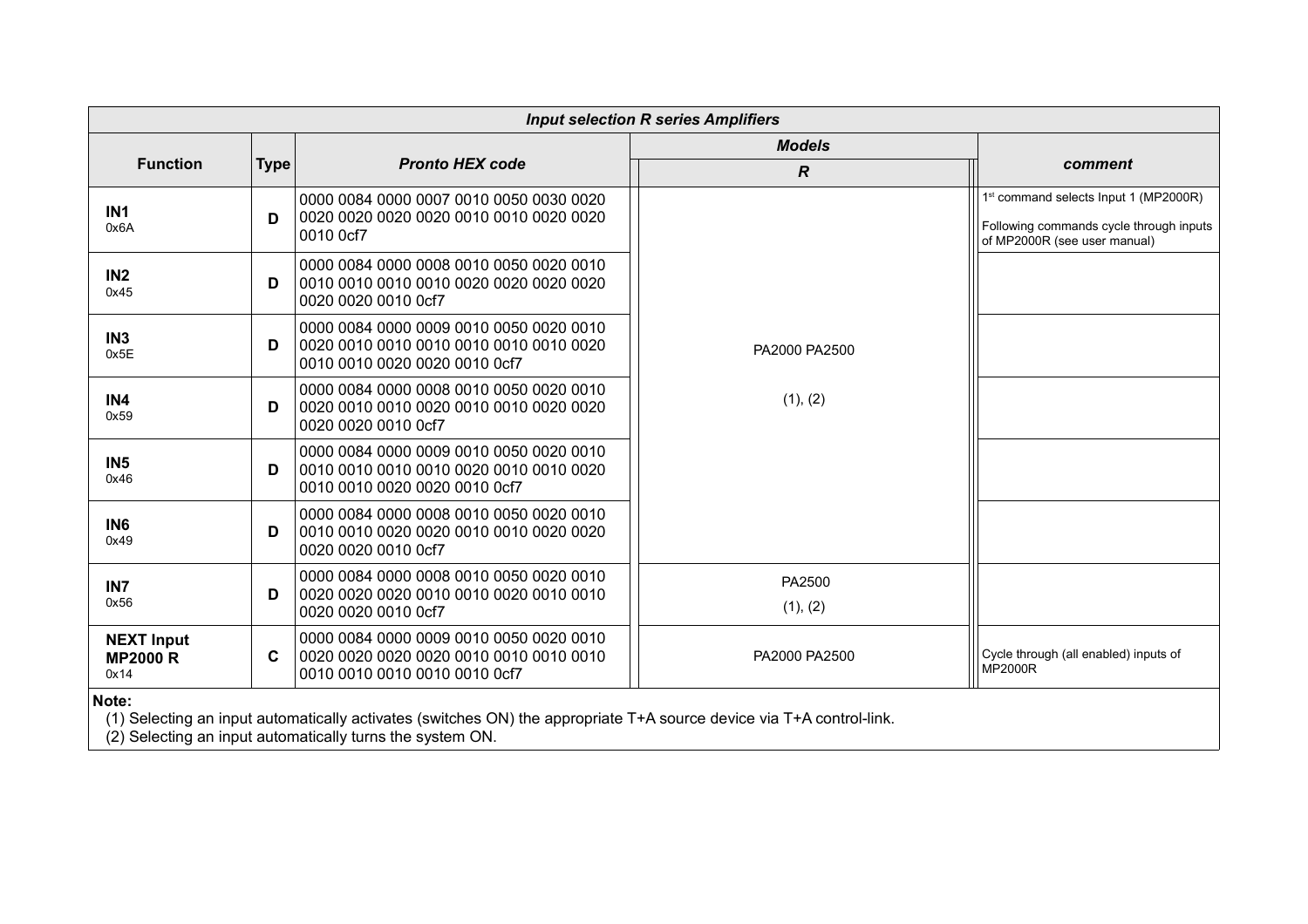|                         | Sub device Input select MP3000HV, MP2000R |                                                                                                                               |                                   |                          |  |  |  |
|-------------------------|-------------------------------------------|-------------------------------------------------------------------------------------------------------------------------------|-----------------------------------|--------------------------|--|--|--|
|                         |                                           |                                                                                                                               | <b>Models</b>                     |                          |  |  |  |
| <b>Function</b>         | <b>Type</b>                               | <b>Pronto HEX code</b>                                                                                                        |                                   | comment                  |  |  |  |
| <b>DISC</b>             | D                                         | 0000 0084 0000 000b 0010 0050 0010 0010<br>0010 0cf7                                                                          | <b>MP2000R</b><br>MP3000HV        |                          |  |  |  |
| <b>SCL</b>              | D                                         | 0000 0084 0000 000b 0010 0050 0010 0010<br>0010 0cf7                                                                          | <b>MP2000R</b><br>MP3000HV        | jumps to SCL Home Screen |  |  |  |
| <b>SCL-USB Front</b>    | D                                         | 0000 0084 0000 000a 0010 0050 0010 0010<br>0020 0020 0020 0020 0010 0010 0010 0cf7                                            | <b>MP2000R</b><br>MP3000HV        |                          |  |  |  |
| <b>SCL-USB Rear</b>     | D                                         | 0000 0084 0000 000b 0010 0050 0010 0010<br>0010 0cf7                                                                          | <b>MP2000R</b><br><b>MP3000HV</b> |                          |  |  |  |
| <b>SCL - Inet Radio</b> | D.                                        | 0000 0084 0000 000a 0010 0050 0010 0010<br>0010 0010 0020 0020 0010 0010 0010 0cf7                                            | <b>MP2000R</b><br>MP3000HV        |                          |  |  |  |
| <b>SCL</b> - Reserved   | D                                         | 0000 0084 0000 000a 0010 0050 0010 0010<br>0020 0010 0010 0020 0010 0010 0010 0cf7                                            | n.a.                              |                          |  |  |  |
| <b>SCL - Reserved</b>   | D                                         | 0000 0084 0000 000a 0010 0050 0010 0010<br>0020 0010 0010 0010 0010 0010 0020 0010<br>0010 0020 0020 0020 0010 0010 0010 0cf7 | n.a.                              |                          |  |  |  |
| <b>FM Radio</b>         | D                                         | 0000 0084 0000 000b 0010 0050 0010 0010<br>0020 0010 0010 0010 0010 0010 0020 0010<br>0010 0cf7                               | <b>MP2000R</b><br>MP3000HV        |                          |  |  |  |
| <b>DAB Radio</b>        | D                                         | 0000 0084 0000 000a 0010 0050 0010 0010<br>0010 0010 0020 0020 0010 0010 0010 0cf7                                            | <b>MP2000R</b>                    |                          |  |  |  |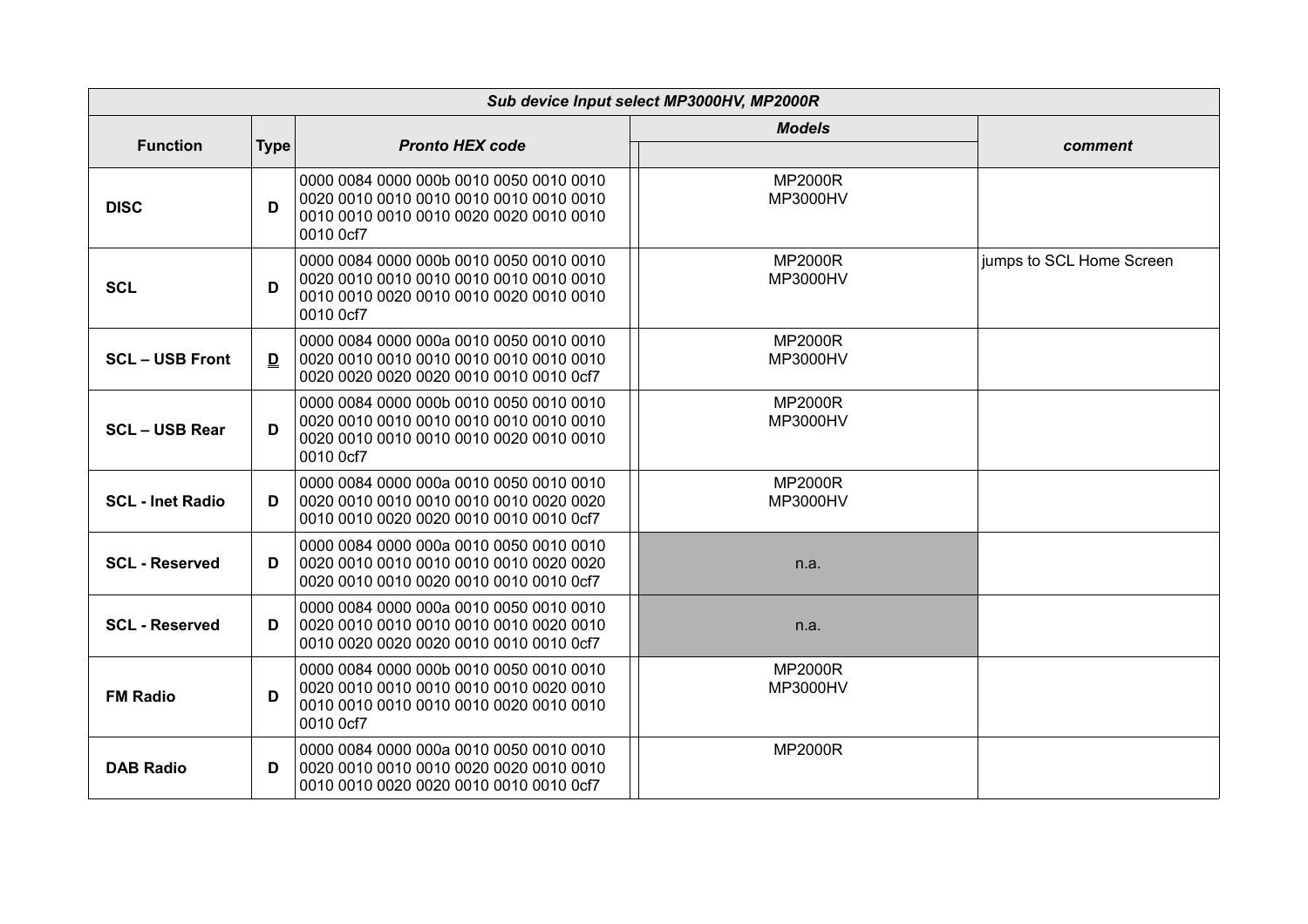|                          |             |                                                                                                                               | Sub device Input select MP3000HV, MP2000R |         |
|--------------------------|-------------|-------------------------------------------------------------------------------------------------------------------------------|-------------------------------------------|---------|
|                          |             |                                                                                                                               | <b>Models</b>                             |         |
| <b>Function</b>          | <b>Type</b> | <b>Pronto HEX code</b>                                                                                                        |                                           | comment |
| <b>Bluetooth Audio</b>   | D           | 0000 0084 0000 000a 0010 0050 0010 0010<br>0020 0010 0010 0020 0010 0010 0010 0cf7                                            | <b>MP2000R</b>                            |         |
| <b>USB Digital Input</b> | D           | 0000 0084 0000 0009 0010 0050 0010 0010<br>0020 0020 0010 0010 0010 0cf7                                                      | <b>MP2000R</b><br>MP3000HV                |         |
| Digital In 1             | D           | 0000 0084 0000 000a 0010 0050 0010 0010<br>0020 0010 0010 0010 0020 0020 0020 0010<br>0010 0010 0010 0020 0010 0010 0010 0cf7 | <b>MP2000R</b><br><b>MP3000HV</b>         |         |
| Digital In 2             | D           | 0000 0084 0000 000a 0010 0050 0010 0010<br>0020 0010 0010 0010 0020 0010 0010 0020<br>0010 0010 0020 0020 0010 0010 0010 0cf7 | <b>MP2000R</b><br>MP3000HV                |         |
| Digital In 3             | D           | 0000 0084 0000 000a 0010 0050 0010 0010<br>0020 0010 0010 0010 0020 0010 0010 0020<br>0020 0010 0010 0020 0010 0010 0010 0cf7 | <b>MP2000R</b><br>MP3000HV                |         |
| Digital In 4             | D           | 0000 0084 0000 000a 0010 0050 0010 0010<br>0010 0020 0020 0020 0010 0010 0010 0cf7                                            | <b>MP2000R</b><br>MP3000HV                |         |
| Digital In 5             | D           | 0000 0084 0000 000b 0010 0050 0010 0010<br>0010 0cf7                                                                          | <b>MP2000R</b><br>MP3000HV                |         |
| Digital In 6             | D           | 0000 0084 0000 000a 0010 0050 0010 0010<br>0010 0010 0020 0020 0010 0010 0010 0cf7                                            | MP3000HV                                  |         |
|                          |             | Note: Selecting a Sub device Input will automatically switch the Amplifier (if present) to the MP3000HV / MP2000R input.      |                                           |         |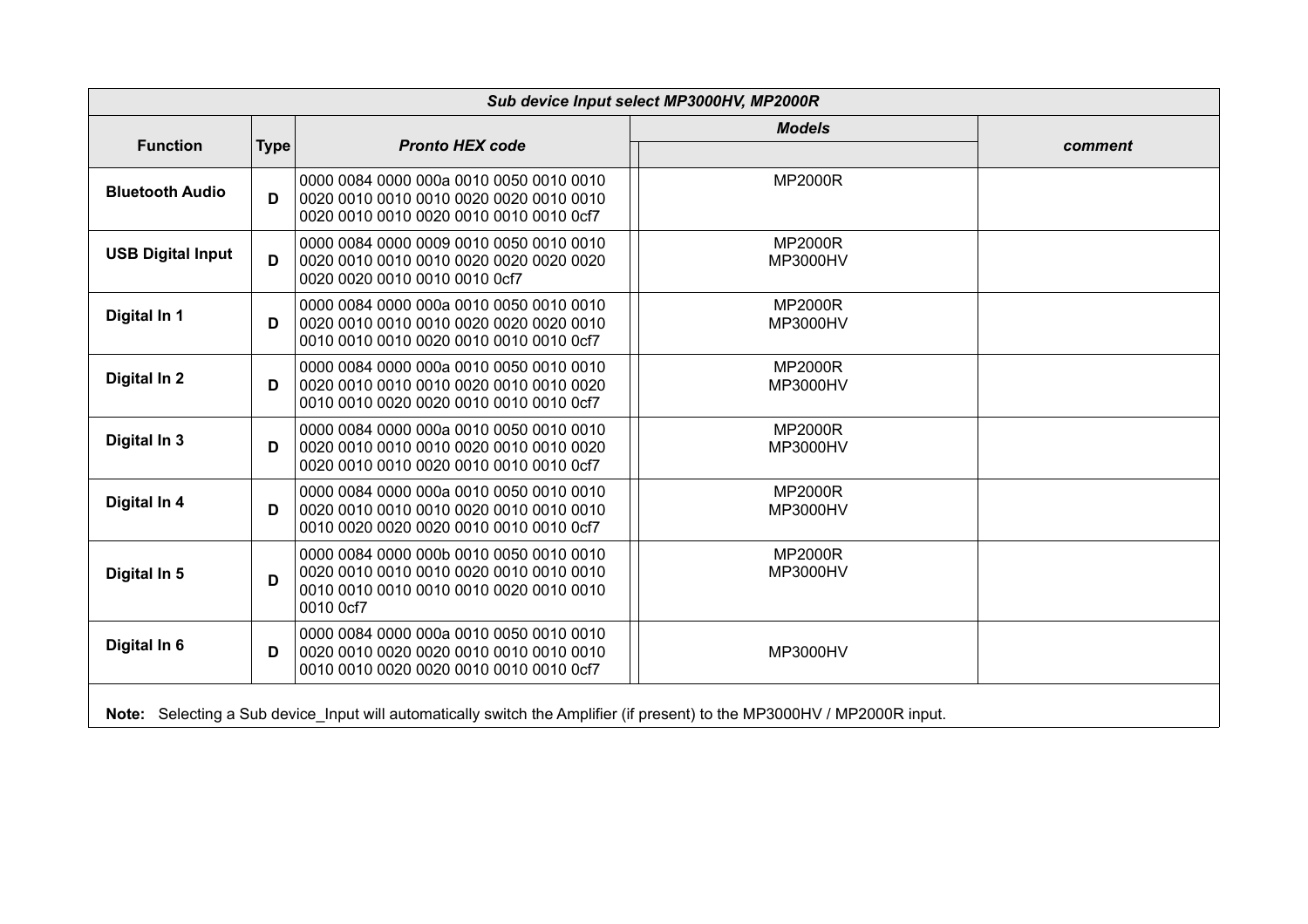|                          | Sub device Input select PDP3000HV |                                                                                                                               |               |         |  |  |
|--------------------------|-----------------------------------|-------------------------------------------------------------------------------------------------------------------------------|---------------|---------|--|--|
| <b>Function</b>          | <b>Type</b>                       | <b>Pronto HEX code</b>                                                                                                        | <b>Models</b> | comment |  |  |
| <b>DISC</b>              | D                                 | 0000 0084 0000 000a 0010 0050 0010 0010<br>0020 0010 0010 0020 0010 0010 0010 0cf7                                            | PDP3000HV     |         |  |  |
| <b>USB Digital Input</b> | D                                 | 0000 0084 0000 0009 0010 0050 0010 0010<br>0020 0020 0010 0010 0010 0cf7                                                      | PDP3000HV     |         |  |  |
| Digital In 1             | D                                 | 0000 0084 0000 000a 0010 0050 0010 0010<br>0020 0010 0020 0020 0010 0010 0020 0010<br>0010 0010 0010 0020 0010 0010 0010 0cf7 | PDP3000HV     |         |  |  |
| Digital In 2             | D                                 | 0000 0084 0000 0009 0010 0050 0010 0010<br>0020 0020 0010 0010 0010 0cf7                                                      | PDP3000HV     |         |  |  |
| Digital In 3             | D                                 | 0000 0084 0000 0009 0010 0050 0010 0010<br>0020 0010 0020 0020 0020 0020 0020 0010<br>0010 0020 0010 0010 0010 0cf7           | PDP3000HV     |         |  |  |
| Digital In 4             | D                                 | 0000 0084 0000 0009 0010 0050 0010 0010<br>0020 0010 0020 0020 0020 0010 0010 0020<br>0020 0020 0010 0010 0010 0CF7           | PDP3000HV     |         |  |  |
| Digital In 5             | D                                 | 0000 0084 0000 000A 0010 0050 0010 0010<br>0010 0010 0010 0020 0010 0010 0010 0CF7                                            | PDP3000HV     |         |  |  |
| Digital In 6             | D                                 | 0000 0084 0000 000A 0010 0050 0010 0010<br>0010 0010 0020 0020 0010 0010 0010 0CF7                                            | PDP3000HV     |         |  |  |
|                          |                                   | Note: Selecting a Sub device_Input will automatically switch the Amplifier (if present) to the PDP3000HV input.               |               |         |  |  |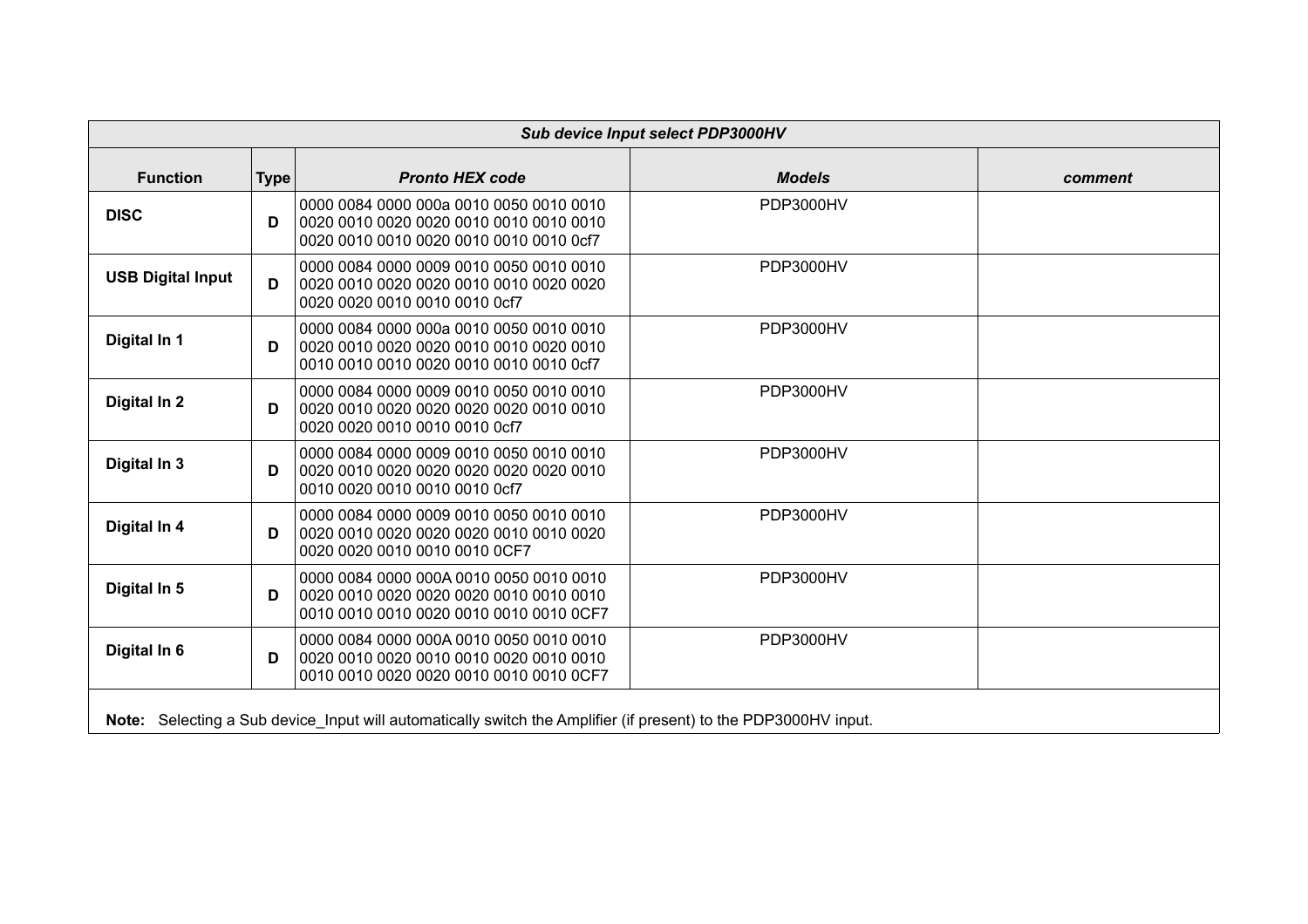|                 | <b>Input select E series</b> |                                                                                                                     |                                              |                                                   |  |  |  |
|-----------------|------------------------------|---------------------------------------------------------------------------------------------------------------------|----------------------------------------------|---------------------------------------------------|--|--|--|
| <b>Function</b> | <b>Type</b>                  | <b>Pronto HEX code</b>                                                                                              | <b>Models</b>                                | comment                                           |  |  |  |
| <b>SCL</b>      | D                            | 0000 0084 0000 0009 0010 0050 0020 0010 0020<br>0010 0010 0010 0cf7                                                 | <b>Music Player</b><br><b>Music Receiver</b> |                                                   |  |  |  |
| <b>DISC</b>     | D                            | 0000 0084 0000 0009 0010 0050 0030 0020 0010<br>0010 0010 0010 0020 0010 0010 0020 0010 0010<br>0010 0010 0010 0cf7 | <b>Music Player</b><br><b>Music Receiver</b> |                                                   |  |  |  |
| <b>TUNER</b>    | D                            | 0000 0084 0000 0009 0010 0050 0020 0010 0010<br>0010 0010 0010 0020 0010 0010 0020 0010 0010<br>0020 0020 0010 0cf7 | <b>Music Player</b><br><b>Music Receiver</b> | automatically selects PowerPlant<br>input DISC/MP |  |  |  |
| D <sub>1</sub>  | D                            | 0000 0084 0000 0008 0010 0050 0030 0020 0010<br>0010 0cf7                                                           | <b>Music Player</b><br><b>Music Receiver</b> |                                                   |  |  |  |
| D <sub>2</sub>  | D                            | 0000 0084 0000 0008 0010 0050 0020 0010 0020<br>0010 0cf7                                                           | <b>Music Player</b><br><b>Music Receiver</b> |                                                   |  |  |  |
| <b>A1</b>       | D                            | 0000 0084 0000 0009 0010 0050 0020 0010 0020<br>0010 0010 0010 0010 0010 0010 0020 0010 0010<br>0020 0020 0010 0cf7 | PowerPlant<br><b>Music Receiver</b>          |                                                   |  |  |  |
| A2              | D                            | 0000 0084 0000 0007 0010 0050 0030 0020 0010<br>0010 0020 0020 0020 0020 0020 0020 0010 0cf7                        | PowerPlant<br><b>Music Receiver</b>          |                                                   |  |  |  |
| A3              | D                            | 0000 0084 0000 0009 0010 0050 0020 0010 0020<br>0020 0020 0010 0010 0010 0010 0020 0010 0010<br>0010 0010 0010 0cf7 | <b>Power Plant</b>                           |                                                   |  |  |  |
| <b>RECORDER</b> | D                            | 0000 0084 0000 0008 0010 0050 0030 0010 0010<br>0010 0cf7                                                           | <b>Power Plant</b><br><b>Music Receiver</b>  |                                                   |  |  |  |
| D <sub>3</sub>  |                              | 0000 0084 0000 0008 0010 0050 0030 0020 0010<br>0010 0010 0010 0020 0020 0010 0010 0020 0020<br>0010 0cf7           | <b>Music Receiver</b>                        |                                                   |  |  |  |
| D <sub>4</sub>  |                              | 0000 0084 0000 0008 0010 0050 0030 0010 0010<br>0020 0010 0010 0020 0020 0010 0010 0020 0020<br>0010 0cf7           | <b>Music Receiver</b>                        |                                                   |  |  |  |
| D <sub>5</sub>  |                              | 0000 0084 0000 0008 0010 0050 0020 0010 0010<br>0010 0020 0020 0020 0020 0010 0010 0020 0020<br>0010 0cf7           | <b>Music Receiver</b>                        |                                                   |  |  |  |
|                 |                              | Note: Selecting an input automatically turns the system ON.                                                         |                                              |                                                   |  |  |  |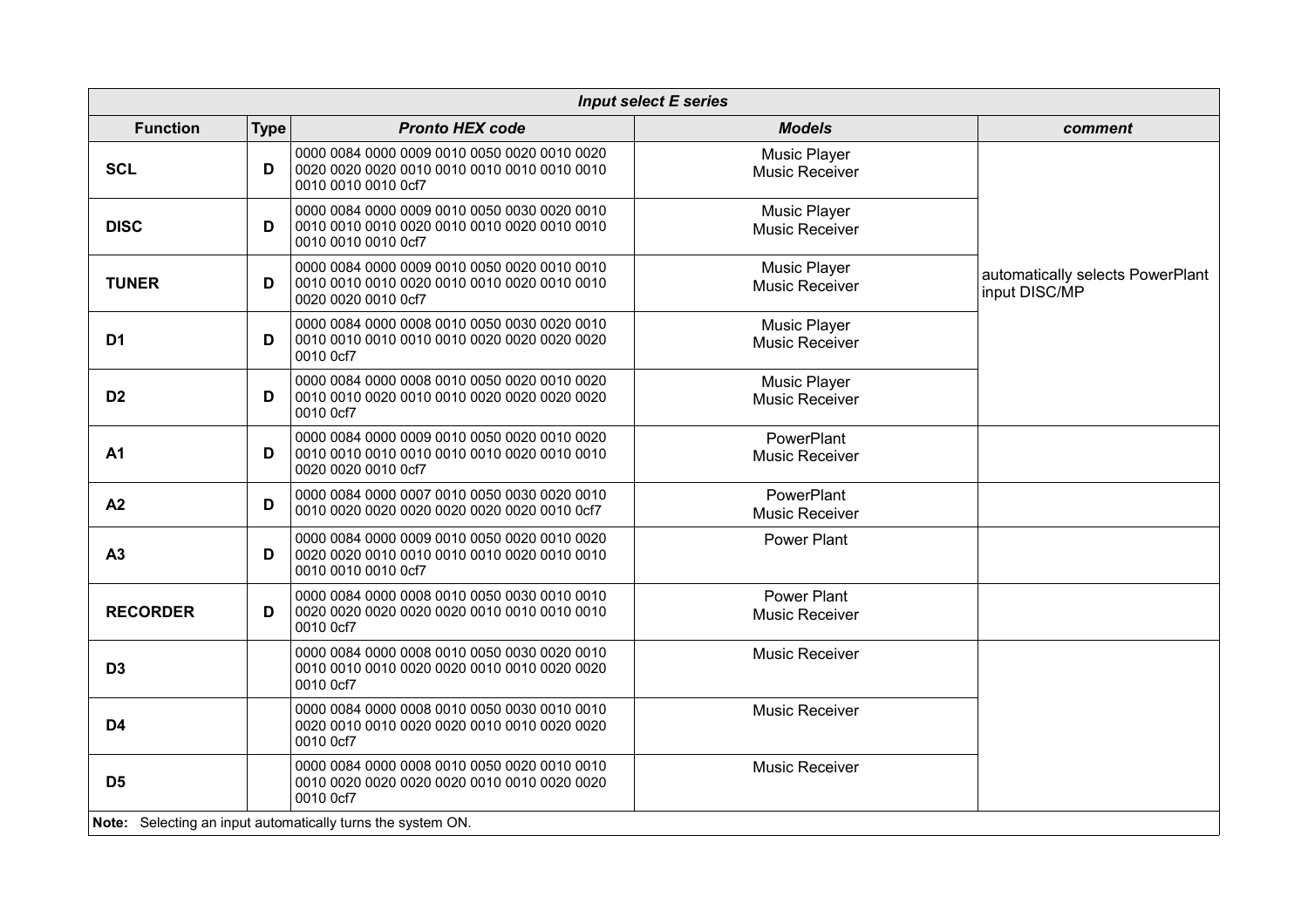| <b>Control Commands (Disc, Streaming Client, Radio, Menu etc.)</b> |             |                                                                                                                               |                                      |                  |             |         |  |  |  |  |  |  |  |  |                |  |
|--------------------------------------------------------------------|-------------|-------------------------------------------------------------------------------------------------------------------------------|--------------------------------------|------------------|-------------|---------|--|--|--|--|--|--|--|--|----------------|--|
|                                                                    |             |                                                                                                                               |                                      | <b>Models</b>    |             |         |  |  |  |  |  |  |  |  |                |  |
| <b>Function</b>                                                    | <b>Type</b> | <b>Pronto HEX code</b>                                                                                                        | HV                                   | $\boldsymbol{R}$ | E           | comment |  |  |  |  |  |  |  |  |                |  |
| $\mathbf 0$                                                        | D           | 0000 0084 0000 000a 0010 0050 0020 0010<br>0010 0010 0010 0010 0010 0010 0020 0010<br>0010 0020 0010 0010 0010 0010 0010 0cf7 |                                      |                  |             |         |  |  |  |  |  |  |  |  |                |  |
| 1                                                                  | D           | 0000 0084 0000 0009 0010 0050 0030 0010<br>0010 0010 0010 0010 0010 0cf7                                                      | MP3000<br>PDP3000<br>P3000<br>PA3000 |                  |             |         |  |  |  |  |  |  |  |  |                |  |
| $\mathbf{2}$                                                       | D           | 0000 0084 0000 000a 0010 0050 0020 0010<br>0010 0010 0010 0010 0020 0010 0010 0020<br>0010 0010 0010 0010 0010 0010 0010 0cf7 |                                      |                  |             |         |  |  |  |  |  |  |  |  |                |  |
| 3                                                                  | D           | 0000 0084 0000 0009 0010 0050 0020 0010<br>0010 0010 0010 0010 0010 0cf7                                                      |                                      |                  |             |         |  |  |  |  |  |  |  |  |                |  |
| 4                                                                  | D           | 0000 0084 0000 000a 0010 0050 0020 0010<br>0010 0010 0010 0010 0010 0010 0010 0cf7                                            |                                      | MP2000           | MusicPlayer |         |  |  |  |  |  |  |  |  |                |  |
| 5                                                                  | D           | 0000 0084 0000 0009 0010 0050 0020 0010<br>0010 0010 0010 0010 0010 0cf7                                                      |                                      |                  |             |         |  |  |  |  |  |  |  |  | Music Receiver |  |
| 6                                                                  | D           | 0000 0084 0000 0009 0010 0050 0030 0010<br>0010 0010 0010 0020 0020 0010 0010 0020<br>0010 0010 0010 0010 0010 0cf7           |                                      |                  |             |         |  |  |  |  |  |  |  |  |                |  |
| $\overline{7}$                                                     | D           | 0000 0084 0000 0009 0010 0050 0030 0010<br>0010 0010 0010 0010 0010 0cf7                                                      |                                      |                  |             |         |  |  |  |  |  |  |  |  |                |  |
| 8                                                                  | D           | 0000 0084 0000 0009 0010 0050 0020 0010<br>0010 0010 0010 0010 0010 0cf7                                                      |                                      |                  |             |         |  |  |  |  |  |  |  |  |                |  |
| 9                                                                  | D           | 0000 0084 0000 0009 0010 0050 0030 0010<br>0010 0010 0010 0010 0010 0cf7                                                      |                                      |                  |             |         |  |  |  |  |  |  |  |  |                |  |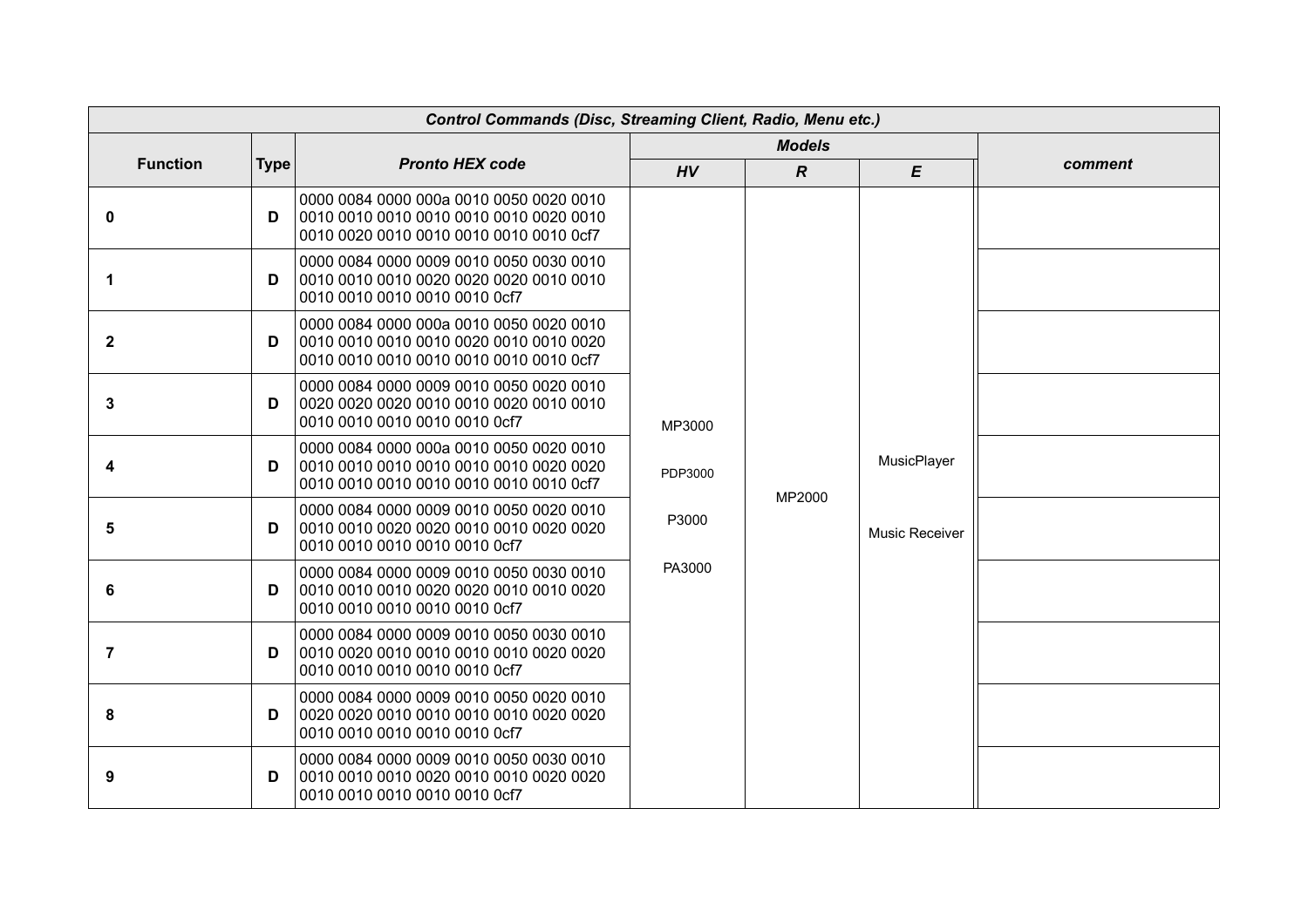| <b>Control Commands (Disc, Streaming Client, Radio, Menu etc.)</b> |                   |                                                                                                                     |                   |                  |                              |                                              |  |
|--------------------------------------------------------------------|-------------------|---------------------------------------------------------------------------------------------------------------------|-------------------|------------------|------------------------------|----------------------------------------------|--|
|                                                                    |                   |                                                                                                                     |                   | <b>Models</b>    |                              |                                              |  |
| <b>Function</b>                                                    | <b>Type</b>       | <b>Pronto HEX code</b>                                                                                              | HV                | $\overline{R}$   | $\boldsymbol{\mathsf{E}}$    | comment                                      |  |
| <b>PLAY</b>                                                        | D                 | 0000 0084 0000 0009 0010 0050 0020 0010<br>0010 0010 0010 0010 0010 0cf7                                            |                   |                  |                              |                                              |  |
| <b>PAUSE</b>                                                       | D                 | 0000 0084 0000 0009 0010 0050 0020 0010<br>0010 0010 0010 0010 0010 0cf7                                            |                   |                  |                              |                                              |  |
| <b>PLAY/PAUSE</b>                                                  | T                 | 0000 0084 0000 0009 0010 0050 0020 0010<br>0010 0010 0010 0010 0010 0cf7                                            | MP3000<br>PDP3000 | MP2000           |                              |                                              |  |
| <b>STOP</b>                                                        | D                 | 0000 0084 0000 0009 0010 0050 0030 0020<br>0010 0010 0010 0010 0010 0cf7                                            |                   |                  | MusicPlayer                  |                                              |  |
| <b>TRAY OPEN</b>                                                   | D                 | 0000 0084 0000 0009 0010 0050 0020 0010<br>0010 0010 0020 0010 0010 0010 0010 0020<br>0020 0010 0010 0020 0010 0cf7 |                   |                  |                              | Tray closed automatically by<br>PLAY command |  |
| <b>FAST FORW.</b><br>>>                                            | D<br>$\mathsf{R}$ | 0000 0084 0000 0009 0010 0050 0020 0010<br>0010 0010 0010 0020 0010 0cf7                                            | MP3000            |                  | Music Receiver               |                                              |  |
| <b>FAST REV.</b><br><<                                             | D<br>R            | 0000 0084 0000 0008 0010 0050 0020 0010<br>0010 0010 0020 0020 0020 0020 0020 0010<br>0010 0020 0010 0cf7           | PDP3000           | MP2000           |                              |                                              |  |
| <b>NEXT</b><br>$>$                                                 | D                 | 0000 0084 0000 0009 0010 0050 0020 0010<br>0010 0010 0020 0010 0010 0020 0020 0010<br>0010 0010 0010 0020 0010 0cf7 | P3000             | PA2000<br>PA2500 |                              |                                              |  |
| <b>PREVIOUS</b><br>$\leq$                                          | D                 | 0000 0084 0000 0009 0010 0050 0020 0010<br>0020 0010 0010 0020 0010 0cf7                                            | PA3000            |                  |                              |                                              |  |
| <b>REPEAT</b>                                                      | T                 | 0000 0084 0000 0009 0010 0050 0030 0010<br>0010 0010 0010 0010 0010 0cf7                                            | PDP3000<br>MP3000 | MP2000           | MusicPlayer<br>MusicReceiver |                                              |  |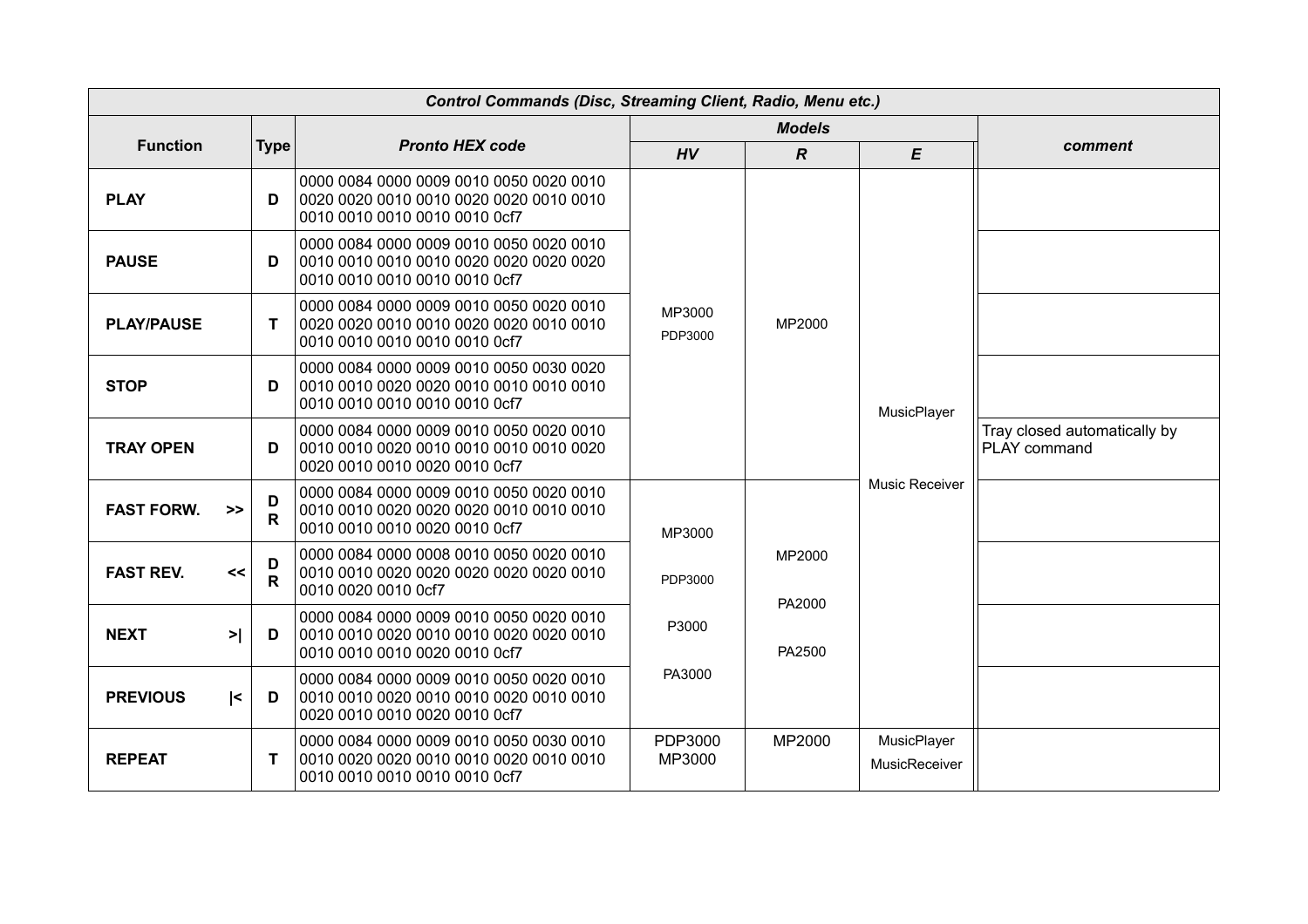| <b>Control Commands (Disc, Streaming Client, Radio, Menu etc.)</b> |             |                                                                                    |               |        |                              |         |  |
|--------------------------------------------------------------------|-------------|------------------------------------------------------------------------------------|---------------|--------|------------------------------|---------|--|
|                                                                    |             |                                                                                    | <b>Models</b> |        |                              |         |  |
| <b>Function</b>                                                    | <b>Type</b> | <b>Pronto HEX code</b>                                                             | HV            | R      | E                            | comment |  |
| <b>SHUFFLE</b>                                                     |             | 0000 0084 0000 000a 0010 0050 0020 0010<br>0010 0010 0010 0020 0010 0010 0010 0cf7 | MP3000        | MP2000 | MusicPlayer<br>MusicReceiver |         |  |
| <b>RECORD</b> (red)<br>(0xD7)                                      |             | 0000 0084 0000 0009 0010 0050 0020 0010<br>0010 0010 0010 0020 0010 0cf7           | n.a.          | n.a.   | n.a.                         |         |  |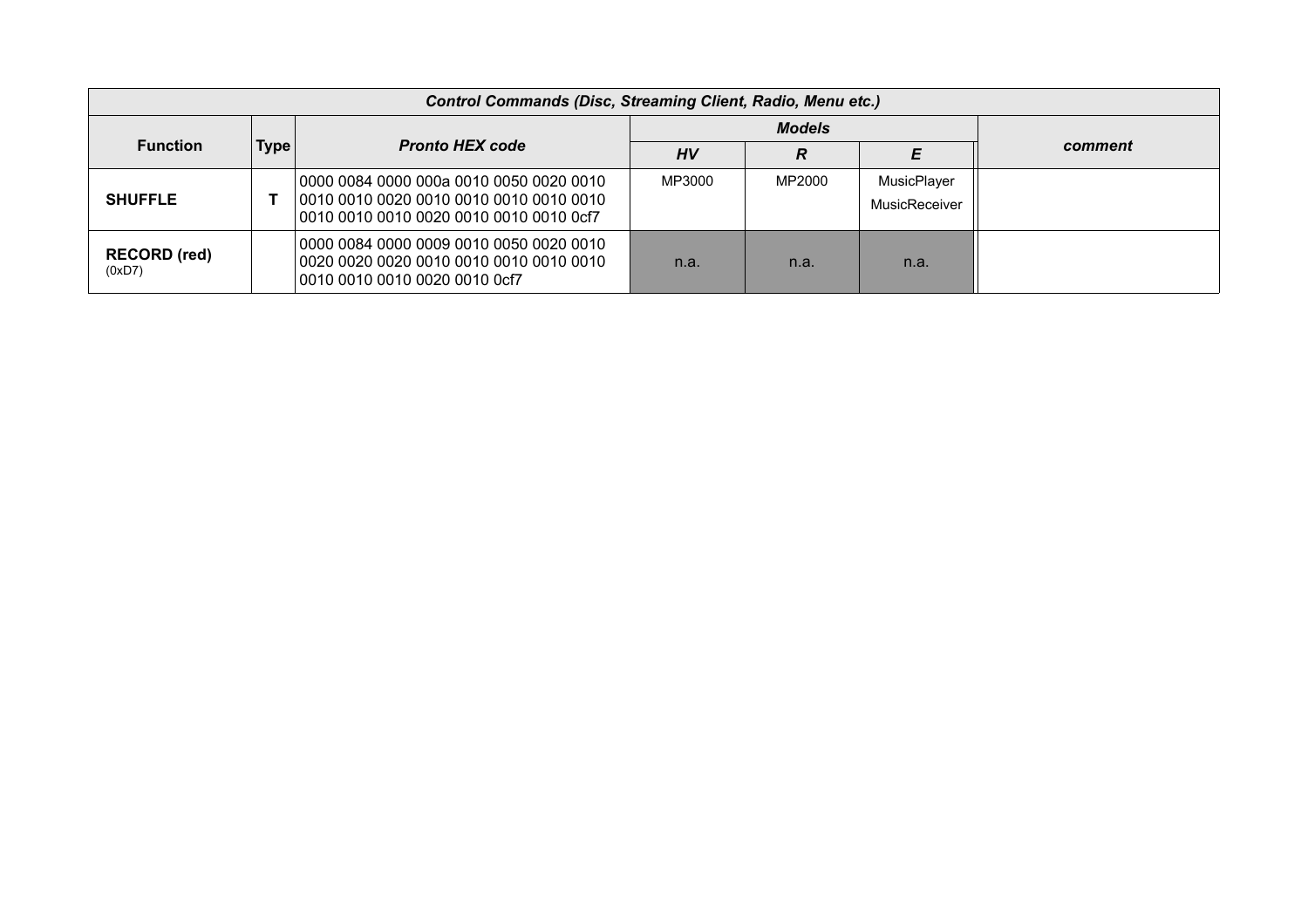| <b>Menu Control</b>                                 |              |                                                                                                                     |                  |                  |                              |                                                                                  |  |
|-----------------------------------------------------|--------------|---------------------------------------------------------------------------------------------------------------------|------------------|------------------|------------------------------|----------------------------------------------------------------------------------|--|
|                                                     |              |                                                                                                                     |                  | <b>Models</b>    |                              |                                                                                  |  |
| <b>Function</b>                                     | D/T          | <b>Pronto HEX code</b>                                                                                              | HV               | $\overline{R}$   | E                            | comment                                                                          |  |
| <b>Cursor Up</b>                                    | D            | 0000 0084 0000 0009 0010 0050 0030 0010<br>0010 0010 0010 0010 0010 0cf7                                            | all              | all              | all                          |                                                                                  |  |
| <b>Cursor Down</b>                                  | D            | 0000 0084 0000 0008 0010 0050 0030 0020<br>0010 0010 0010 0cf7                                                      | all              | all              | all                          |                                                                                  |  |
| <b>Cursor Left</b>                                  | D            | 0000 0084 0000 0009 0010 0050 0020 0010<br>0010 0010 0010 0010 0010 0cf7                                            | all              | all              | all                          |                                                                                  |  |
| <b>Cursor Right</b>                                 | D            | 0000 0084 0000 0008 0010 0050 0030 0020<br>0010 0010 0010 0cf7                                                      | all              | all              | all                          |                                                                                  |  |
| OK                                                  | D            | 0000 0084 0000 0009 0010 0050 0030 0020<br>0010 0010 0010 0010 0010 0cf7                                            | all              | all              | all                          |                                                                                  |  |
| <b>SRC-Menu</b>                                     | T            | 0000 0084 0000 000a 0010 0050 0020 0010<br>0010 0020 0010 0010 0010 0010 0010 0cf7                                  |                  |                  | MusicPlayer<br>MusicReceiver | For functional details of this menu please<br>see the user manual of the device. |  |
| <b>Open SRC Menu</b><br>(Source Settings)           | D            | 0000 0084 0000 0009 0010 0050 0020 0010<br>0010 0010 0010 0010 0020 0020 0020 0010<br>0010 0010 0010 0020 0010 0cf7 | MP3000<br>MP2000 |                  | MusicPlayer<br>MusicReceiver |                                                                                  |  |
| <b>Open SRC Menu</b><br>(Network Configuration)     | $\mathbf{D}$ | 0000 0084 0000 0009 0010 0050 0020 0010<br>0010 0010 0010 0010 0020 0010 0010 0020<br>0020 0010 0010 0020 0010 0cf7 |                  |                  |                              | MusicPlayer<br>MusicReceiver                                                     |  |
| <b>Close SRC Menu</b>                               | D            | 0000 0084 0000 000a 0010 0050 0020 0010<br>0010 0010 0010 0010 0010 0020 0010 0cf7                                  |                  |                  | MusicPlayer<br>MusicReceiver |                                                                                  |  |
| <b>Tone-Menu</b><br>(0x2C)<br>= AUD button on F3001 | T            | 0000 0084 0000 0009 0010 0050 0030 0020<br>0010 0010 0010 0010 0010 0cf7                                            | P3000<br>PA3000  | PA2000<br>PA2500 | MusicReceiver                | For functional details of this menu please<br>see the user manual of the device. |  |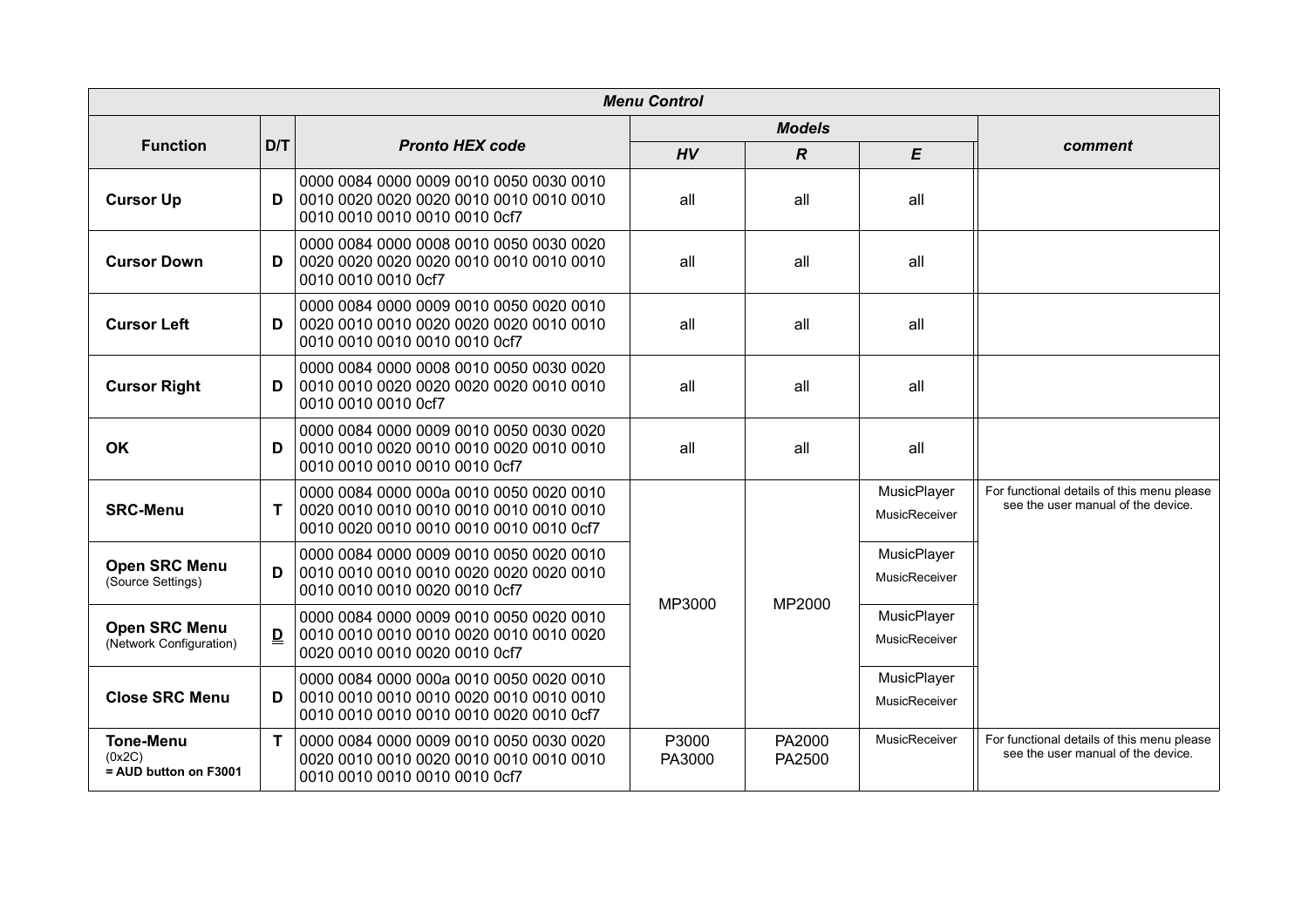| <b>Menu Control</b>                 |     |                                                                                                                               |                           |                            |      |                                                                                  |  |
|-------------------------------------|-----|-------------------------------------------------------------------------------------------------------------------------------|---------------------------|----------------------------|------|----------------------------------------------------------------------------------|--|
|                                     |     |                                                                                                                               |                           | <b>Models</b>              |      |                                                                                  |  |
| <b>Function</b>                     | D/T | <b>Pronto HEX code</b>                                                                                                        | HV                        | R                          | E    | comment                                                                          |  |
| <b>Configuration Menu</b><br>(0x40) | D   | 0000 0084 0000 000a 0010 0050 0020 0010<br>0010 0010 0010 0010 0010 0010 0010 0010<br>0010 0010 0010 0010 0020 0020 0010 0cf7 |                           |                            | n.a. |                                                                                  |  |
| Close Config. Menu<br>(0x60)        | D   | 0000 0084 0000 0009 0010 0050 0030 0020  <br>0010 0010 0010 0010 0010 0010 0010 0010<br>0010 0010 0020 0020 0010 0cf7         |                           |                            | n.a. |                                                                                  |  |
| <b>SYS-Menu</b>                     |     | 0000 0084 0000 0009 0010 0050 0020 0010<br>0020 0010 0010 0020 0010 0cf7                                                      | P3000<br>PA3000<br>MP3000 | PA2000<br>PA2500<br>MP2000 |      | For functional details of this menu please<br>see the user manual of the device. |  |
| VID-Menu<br>(0xB1)                  |     | 0000 0084 0000 0009 0010 0050 0030 0010<br>0010 0020 0010 0010 0010 0010 0020 0010<br>0010 0020 0010 0010 0010 0cf7           | n.a.                      | n.a.                       | n.a. | For functional details of this menu please<br>see the user manual of the device. |  |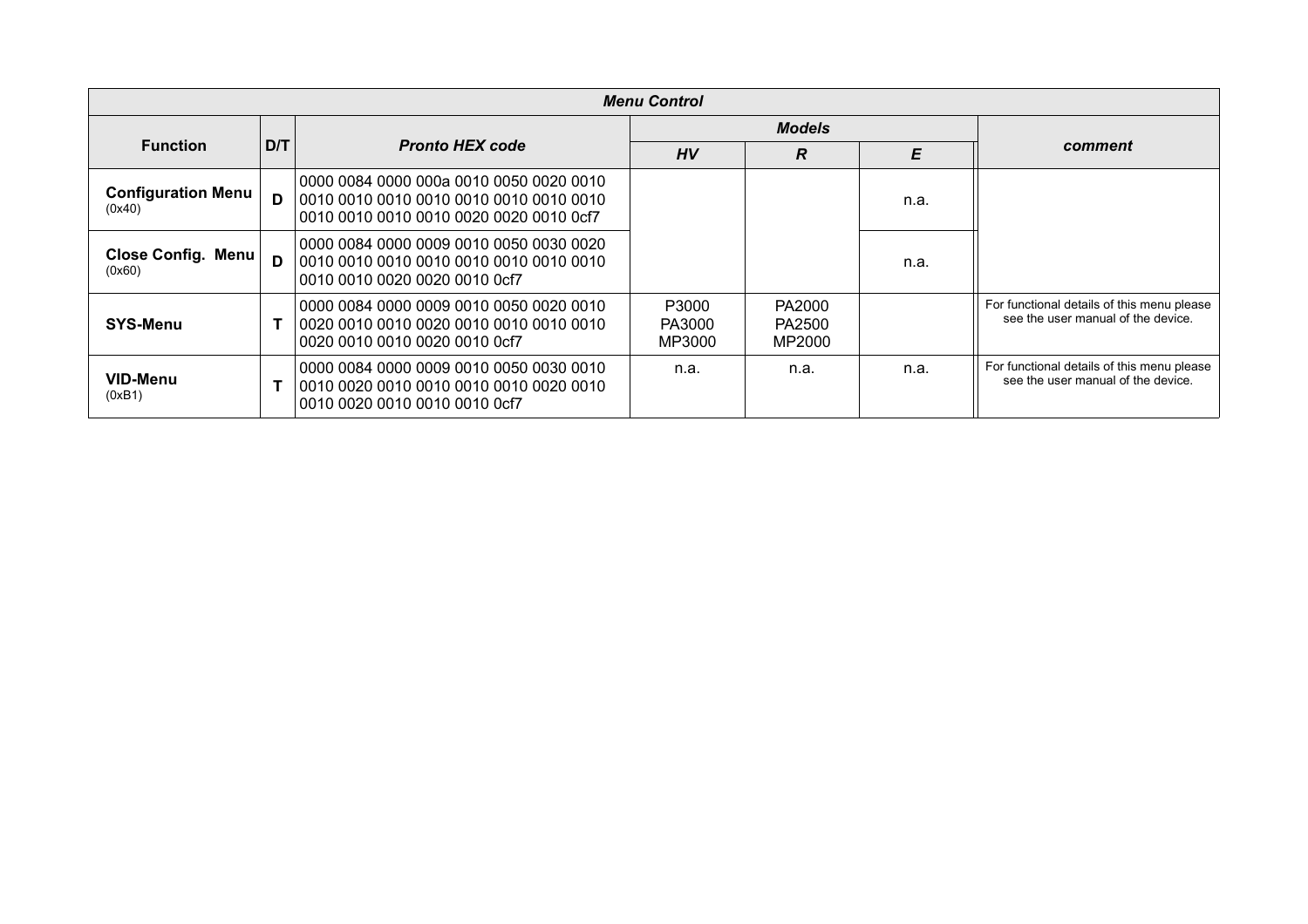|                      |     |                                                                                                                               | <b>Misc. Commands (Source Devices)</b> |                  |   |                                                                                                                              |
|----------------------|-----|-------------------------------------------------------------------------------------------------------------------------------|----------------------------------------|------------------|---|------------------------------------------------------------------------------------------------------------------------------|
|                      |     |                                                                                                                               |                                        | <b>Models</b>    |   |                                                                                                                              |
| <b>Function</b>      | D/T | <b>Pronto HEX code</b>                                                                                                        | HV                                     | $\boldsymbol{R}$ | E | comment                                                                                                                      |
| <b>RED (Dislike)</b> |     | 0000 0084 0000 0008 0010 0050 0020 0010<br>0010 0010 0010 0cf7                                                                | MP3000                                 | MP2000           |   | These functions are device-<br>and context specific.                                                                         |
| <b>GREEN (Like)</b>  |     | 0000 0084 0000 0009 0010 0050 0020 0010<br>0010 0010 0020 0020 0010 0010 0020 0010<br>0010 0020 0010 0010 0010 0cf7           | MP3000                                 | MP2000           |   | These commands function in the<br>same way as the corresponding<br>buttons on the IR remote control<br>(F3001, F100, FD100). |
| <b>YELLOW</b>        |     | 0000 0084 0000 000a 0010 0050 0020 0010<br>0010 0010 0010 0020 0010 0010 0010 0cf7                                            | MP3000                                 | MP2000           |   | For details, please consult the<br>device's user manual.                                                                     |
| <b>BLUE</b>          |     | 0000 0084 0000 0009 0010 0050 0020 0010<br>0010 0010 0010 0010 0020 0010 0010 0020<br>0020 0020 0010 0010 0010 0cf7           | MP3000                                 | MP2000           |   |                                                                                                                              |
| <b>LIST</b>          |     | 0000 0084 0000 0009 0010 0050 0020 0010<br>0020 0020 0010 0010 0010 0cf7                                                      | MP3000                                 | MP2000           |   |                                                                                                                              |
| <b>STORE</b>         |     | 0000 0084 0000 000a 0010 0050 0020 0010<br>0020 0010 0010 0010 0010 0010 0010 0020<br>0010 0010 0010 0010 0010 0010 0010 0cf7 | MP3000                                 | MP2000           |   |                                                                                                                              |
| INFO (i)             |     | 0000 0084 0000 0009 0010 0050 0020 0010<br>0010 0020 0010 0010 0010 0cf7                                                      | MP3000                                 | MP2000           |   |                                                                                                                              |
| <b>EYE</b>           |     | 0000 0084 0000 000a 0010 0050 0020 0010<br>0010 0010 0010 0010 0010 0010 0010 0cf7                                            | n.a.                                   |                  |   |                                                                                                                              |
| F1                   |     | 0000 0084 0000 0009 0010 0050 0030 0010<br>0010 0010 0010 0010 0010 0cf7                                                      | MP3000                                 | MP2000           |   |                                                                                                                              |
| F <sub>2</sub>       |     | 0000 0084 0000 0009 0010 0050 0020 0010<br>0020 0020 0010 0010 0010 0cf7                                                      | n.a.                                   |                  |   |                                                                                                                              |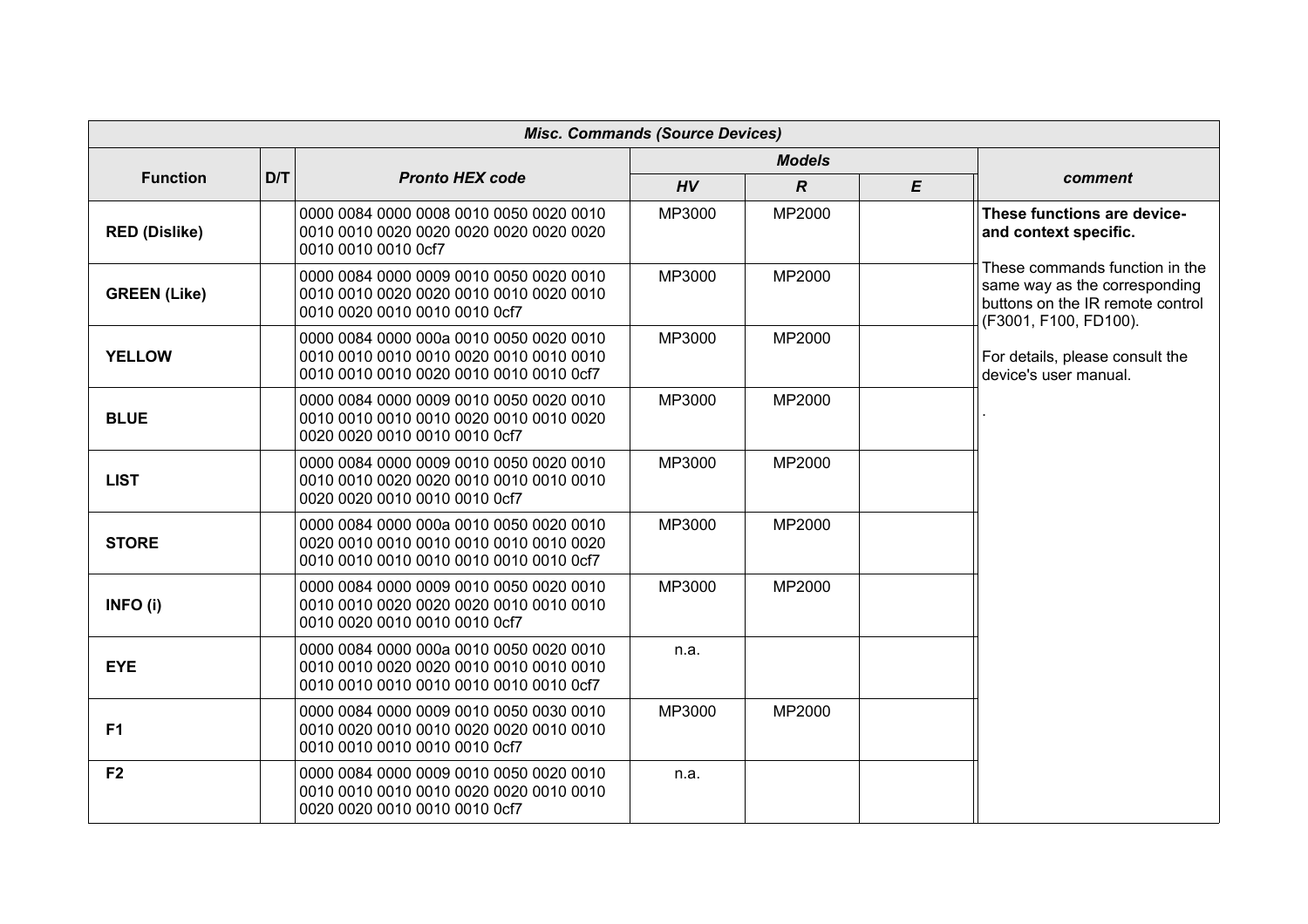|                    | <b>Misc. Commands (Source Devices)</b> |                                                                                                                     |         |                |      |         |  |
|--------------------|----------------------------------------|---------------------------------------------------------------------------------------------------------------------|---------|----------------|------|---------|--|
|                    |                                        |                                                                                                                     |         | <b>Models</b>  |      |         |  |
| <b>Function</b>    | D/T                                    | <b>Pronto HEX code</b>                                                                                              | HV      | $\overline{R}$ | E    | comment |  |
| F <sub>3</sub>     |                                        | 0000 0084 0000 0009 0010 0050 0020 0010<br>0010 0010 0020 0020 0020 0010 0010 0020<br>0010 0010 0010 0010 0010 0cf7 | n.a.    |                |      |         |  |
| F4                 |                                        | 0000 0084 0000 0009 0010 0050 0020 0010<br>0010 0010 0020 0010 0010 0020 0020 0010<br>0010 0020 0010 0010 0010 0cf7 | n.a.    |                |      |         |  |
| F1/2               |                                        | 0000 0084 0000 0009 0010 0050 0030 0010<br>0010 0010 0010 0010 0010 0cf7                                            | PDP3000 | n.a.           | n.a. |         |  |
| F3/4               |                                        | 0000 0084 0000 0009 0010 0050 0020 0010<br>0010 0010 0020 0020 0020 0010 0010 0020<br>0010 0010 0010 0010 0010 0cf7 | PDP3000 | n.a.           | n.a. |         |  |
| F5/6               |                                        | 0000 0084 0000 0009 0010 0050 0030 0010<br>0010 0010 0010 0010 0010 0cf7                                            | PDP3000 | n.a.           | n.a. |         |  |
| <b>ALPHASEARCH</b> |                                        | 0000 0084 0000 0009 0010 0050 0030 0010<br>0010 0010 0010 0020 0010 0010 0020 0010<br>0010 0020 0010 0010 0010 0cf7 | n.a.    | n.a.           | n.a. |         |  |
| <b>MONO/STEREO</b> | $\mathbf{T}$                           | 0000 0084 0000 0009 0010 0050 0030 0020<br>0010 0010 0010 0010 0010 0cf7                                            | n.a.    | n.a.           | n.a. |         |  |
| $\leq$             | C                                      | 0000 0084 0000 0008 0010 0050 0030 0010<br>0010 0010 0010 0cf7                                                      | n.a.    | n.a.           | n.a. |         |  |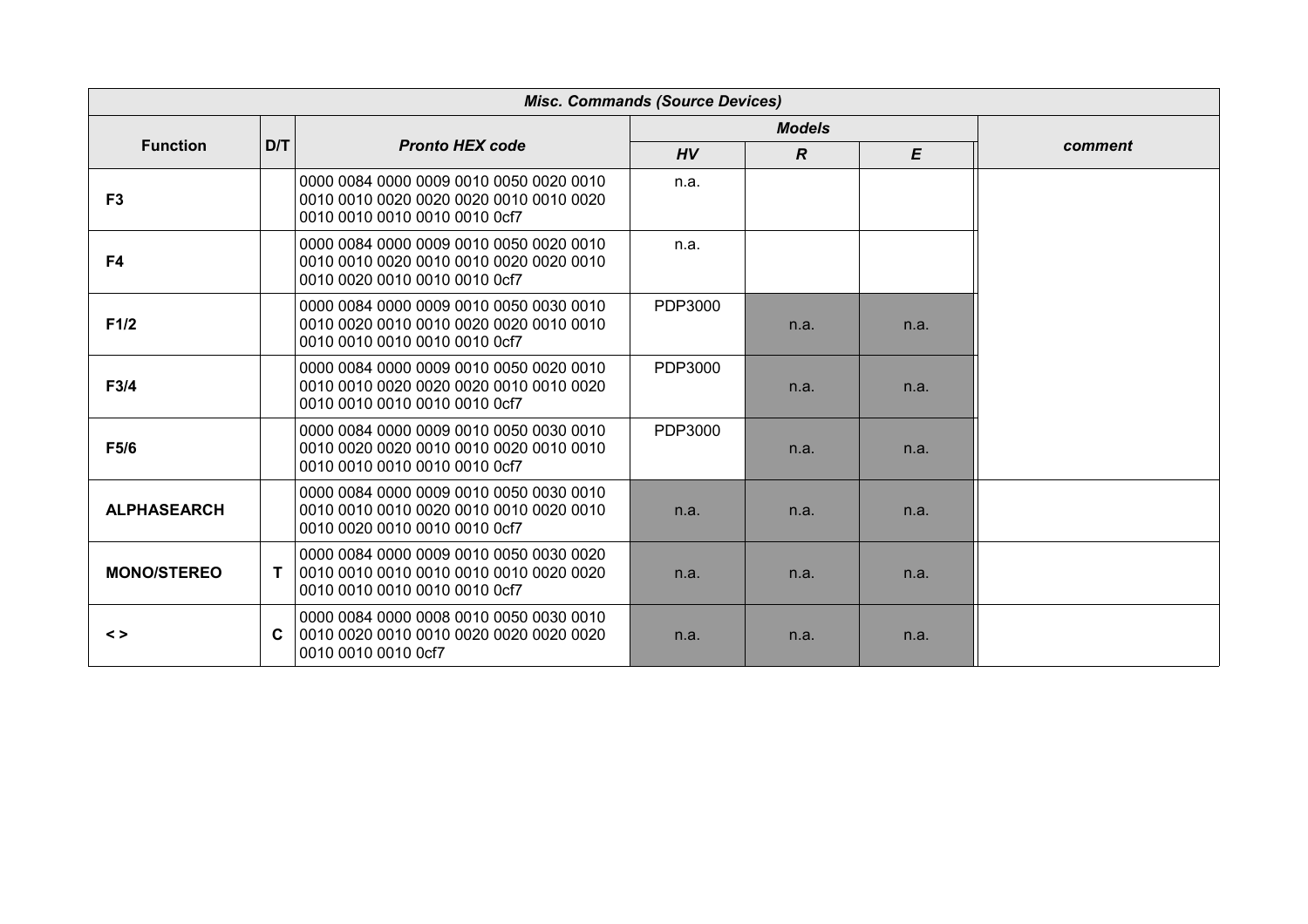### General Notes:

| <b>Type</b>  |                   |                                                                                                                                                                                             |
|--------------|-------------------|---------------------------------------------------------------------------------------------------------------------------------------------------------------------------------------------|
| D:           | Discrete command: | switches to a distinct state                                                                                                                                                                |
|              | Toggle command:   | Toggles between ON and OFF                                                                                                                                                                  |
| $\mathsf{C}$ | Cyclic Command:   | cycles through a number of settings<br>e.g. Speaker A $\rightarrow$ Speaker B $\rightarrow$ Speaker A+B $\rightarrow$ Speaker OFF                                                           |
| R.           | Repeat command:   | sending 1 command performs 1 action.<br>Sending the command repeatedly at a repeat rate of 100110 ms performs a constant change.<br>e.g. VOLUME UP or DOWN                                  |
| P            | Parameter         | Parameter IR codes. These codes do not directly trigger an action. They need a preceding special command code (like<br>"SET VOLUME").                                                       |
|              |                   | Note:<br>Do not mix up <i>number commands</i> (like "1") which will directly cause a reaction (skipping to track 1 for example) and <i>number</i><br>parameter IR codes like "Parameter 1". |

i.e.: The IR code "Parameter 1" only makes sense if it is preceded by a special command like "SET\_VOLUME". The T+A device will react to these special commands only if a complete telegram consisting of the special command and the necessary number of parameter commands is received. A parameter code alone - received without a preceding special command - will be ignored.